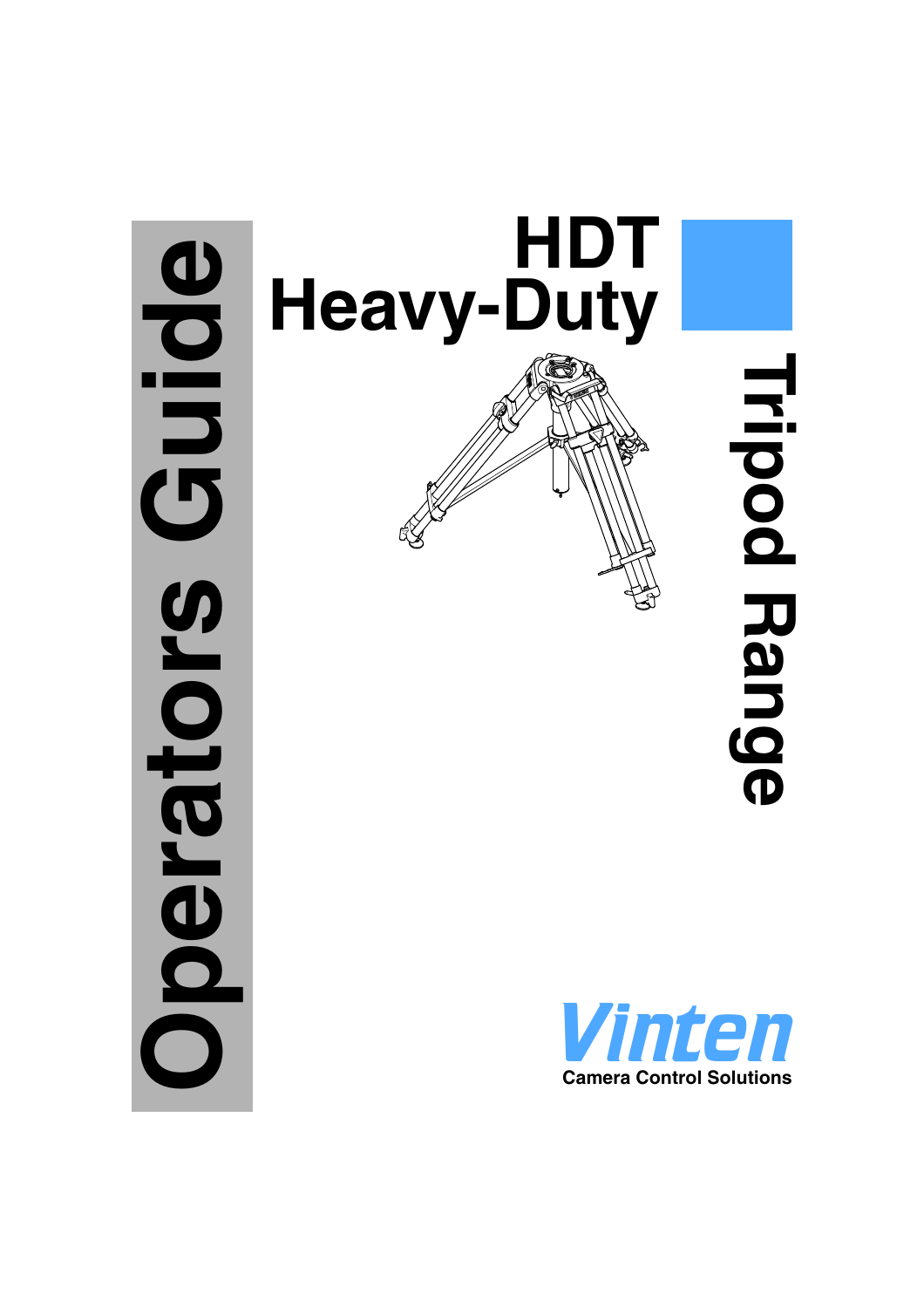# **HDT Heavy-Duty Tripod Range**

**Publication Part No. 3901-8 Issue 2**

Copyright © Vinten Broadcast Limited 2004

All rights reserved throughout the world. No part of this document may be stored in a retrieval system. transmitted, copied or reproduced in any way including, but not limited to, photocopy, photograph, magnetic or other record without the prior agreement and permission in writing of Vinten Broadcast Limited.

Vinten and Quickfix are registered trademarks of Vinten Broadcast Limited.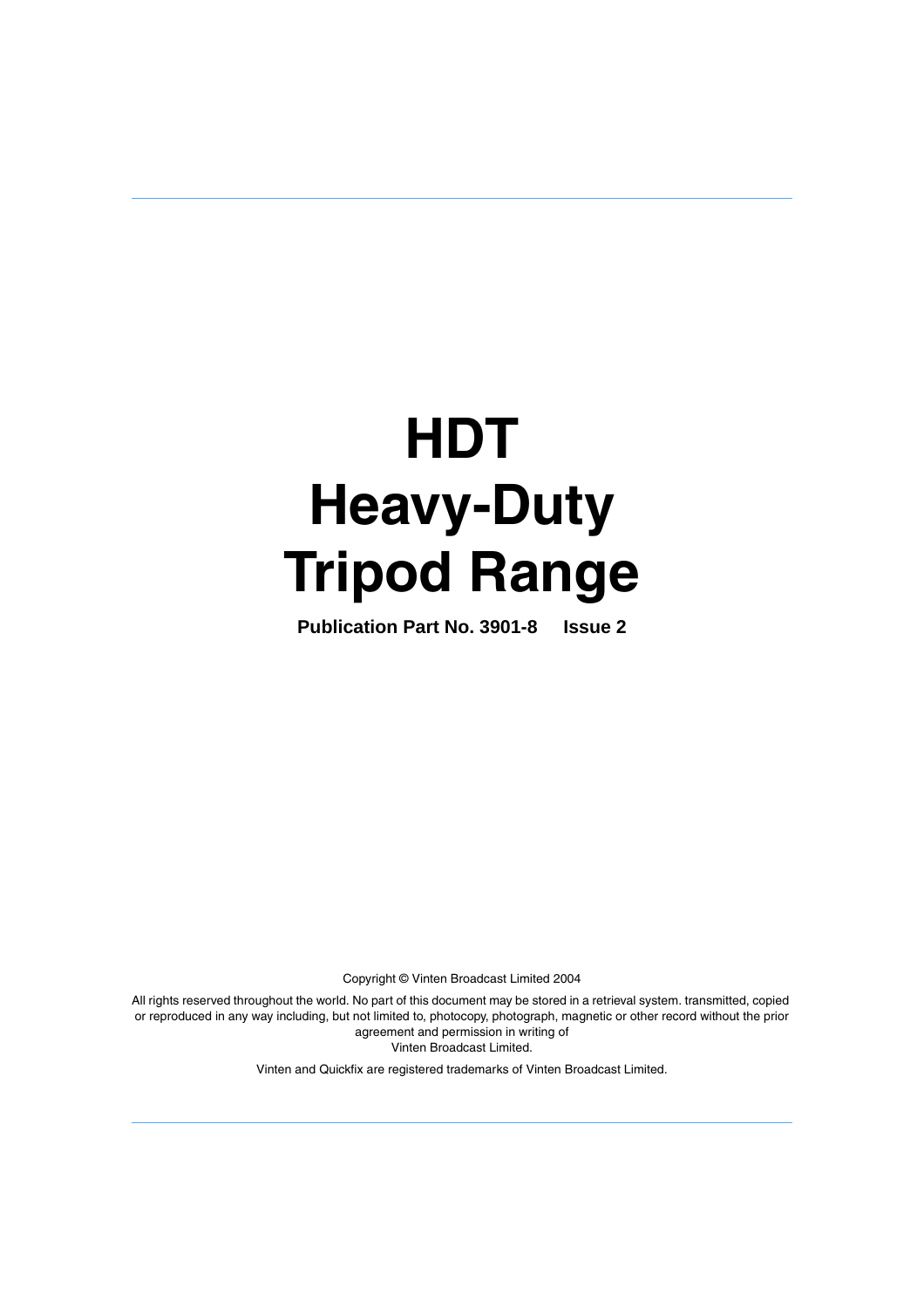# **Preface**

#### <span id="page-2-0"></span>**Thank you and congratulations on your new HDT Heavy-Duty Tripod from Vinten**

We want you to get the most from your new HDT Heavy-Duty Tripod, and therefore encourage you to read this operators guide to familiarise yourself with its many features, some of which may be new to you. It also covers essential health and safety information and a section on maintenance that will ensure you keep your new product in perfect condition.

To receive additional benefits, register with Vinten now, on line by visiting www.vinten.com/register, or by completing the registration form.

#### **Features and benefits of your new HDT Heavy-Duty Tripod**

- **Innovative new clamping system provides simple operation and confident clamping.**
- **Laser-engraved leg graduations, integral levelling bubble and folding carrying handle assist rapid deployment.**
- **Three-position swivel foot provides a spike for soft ground, a self-levelling foot pad for hard surfaces and a socket for dollies and floor spreaders.**
- **Rugged fixed -length mid-level spreader provides stability on uneven terrain.**

#### **Once again, thank you for choosing the HDT Heavy-Duty Tripod.**

#### **We are confident it will give you many years of reliable performance.**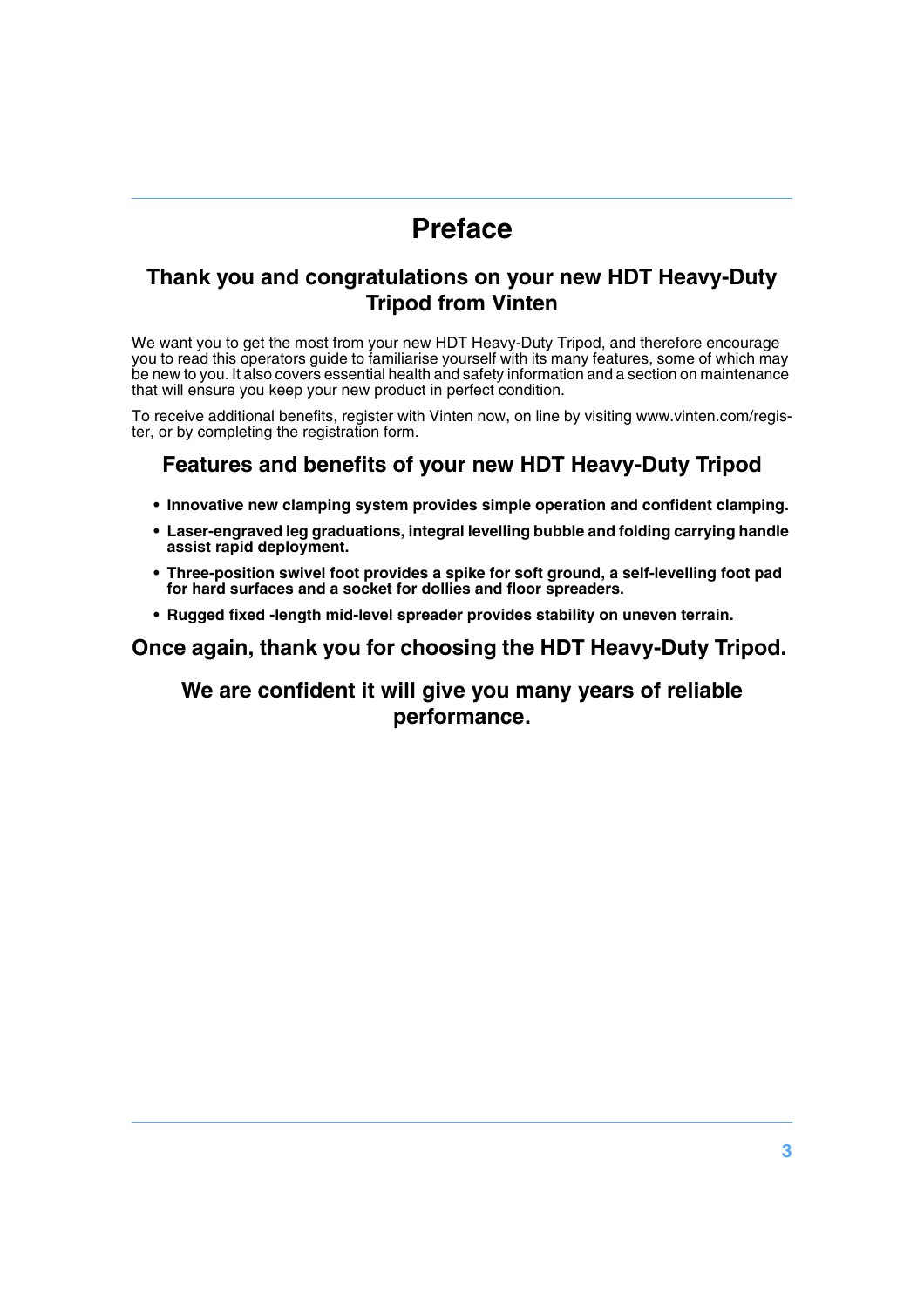# **Safety - Read This First**

#### <span id="page-3-0"></span>**Warning Symbols in this Operators Guide**



Where there is a risk of personal injury, injury to others, or damage to the tripod or associated equipment, comments appear, highlighted by the word **WARN-ING!** and supported by the warning triangle symbol.

# **Technical data**

<span id="page-3-1"></span>

| <b>Tripod</b>                                       | HDT-1             | HDT-2              |
|-----------------------------------------------------|-------------------|--------------------|
| Maximum height with floor spreader123 cm (48.4 in.) |                   | 146 cm (57.5 in.)  |
| Minimum height with floor spreader 59 cm (23.2 in.) |                   | 51.1 cm (20.1 in.) |
| Weight                                              | 13.5 kg (29.7 lb) | 15.3 kg (33.7 lb)  |
| Transport length                                    | 78 cm (30.7 in.)  | 72.5 cm (28.5 in.) |
| Recommended maximum load                            | 140 kg (308 lb)   | 120 kg (265 lb)    |
|                                                     |                   |                    |

#### **Elevation Unit**

| Load capacity with HDT-1 tripod                     | 113 kg (250 lb)     |
|-----------------------------------------------------|---------------------|
| Weight                                              | 5 kg (11 lb)        |
| on-shot stroke                                      | 45.8 cm (18.0 in.)  |
| Minimum height with HDT-1 tripod and floor spreader | 71.5 cm (28.1 in.)  |
| Maximum height with HDT-1 tripod and floor spreader | 181.2 cm (71.3 in.) |

| <b>Studio</b>              | <b>OB</b>                                              |
|----------------------------|--------------------------------------------------------|
| 160 kg (352 lb)            | 160 kg (352 lb)                                        |
| 9 kg (19.8 lb)             | 9 kg (19.8 lb)                                         |
|                            | 28.1 cm x 76.6 cm x 26.2 cm                            |
| 11 in. x 29.8 in. x 9.4 in | (11 in. x 30.2 in. x 10.3 in)                          |
| 50 cm (19.7 in.)           | 50 cm (19.7 in.)                                       |
| 12.5 cm (5 in.             | 15 cm (6 in.)                                          |
| 22.9 cm (9 in.)            | 25.2 cm (9.9 in.)                                      |
|                            | 28.1 cm x 75.7 cm x 24 cm<br>Height to tripod mounting |

#### **Tracking dolly**

| Load capacity |
|---------------|
| Weight        |
| Eolded size   |

28.1 cm x 76.6 cm x 26.2 cm  $(11 in. x 30.2 in. x 10.3 in)$ 50 cm (19.7 in.) 15 cm (6 in.) 25.2 cm (9.9 in.)

160 kg (352 lb) 11 kg (24 lb) Folded size 36 cm x 64.4 cm x 23 cm (14 in. x 26 in. x 9 in.)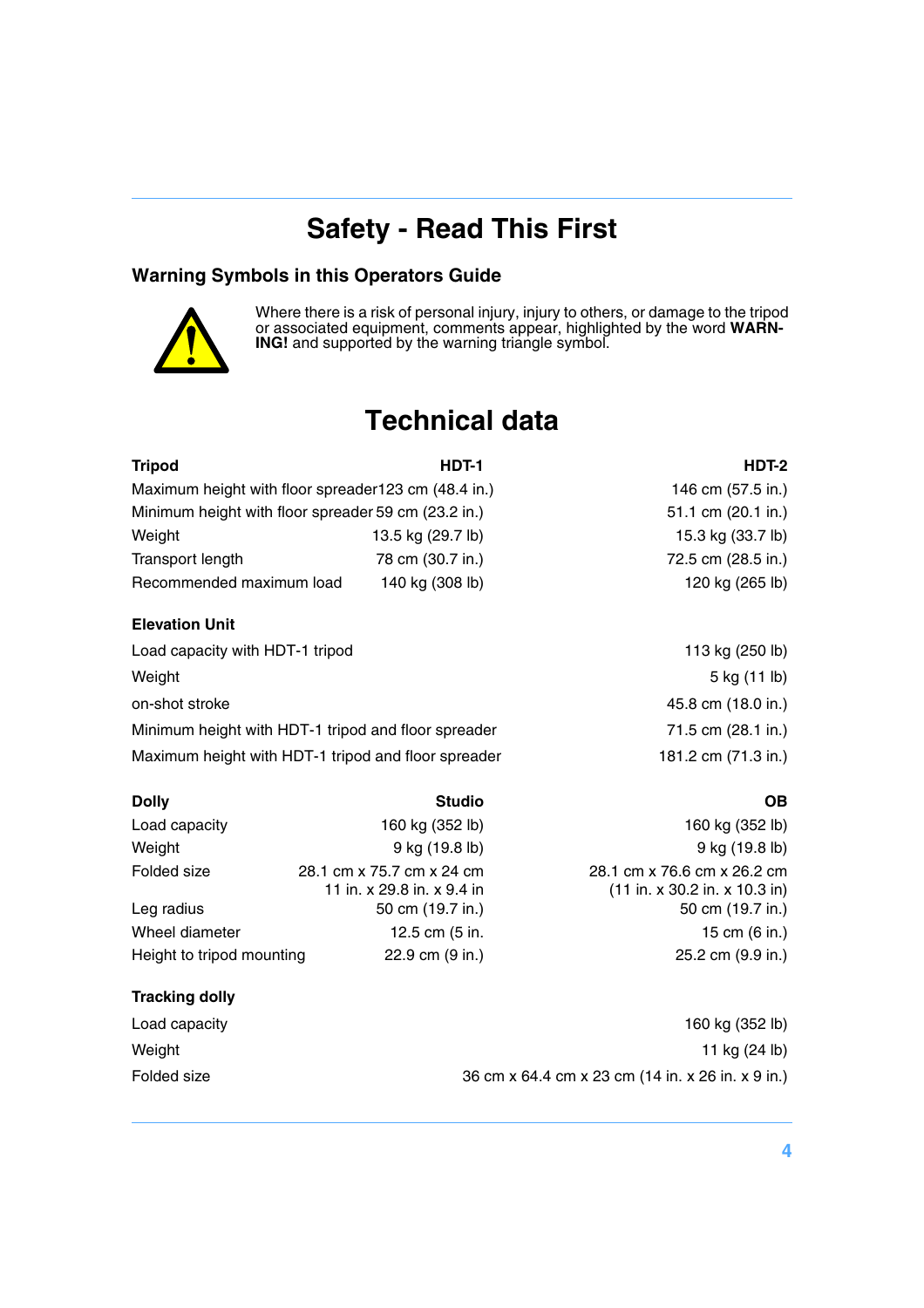# **Further information**

<span id="page-4-0"></span>For full details on maintenance and spare parts, please refer to HDT Heavy-Duty Tripod - Maintenance Manual and Illustrated Parts List (Publication Part No. 3901-9) This is obtainable from Vinten Broadcast Limited or your local Vinten distributor. For information on-line, visit our website at

#### **www.vinten.com.**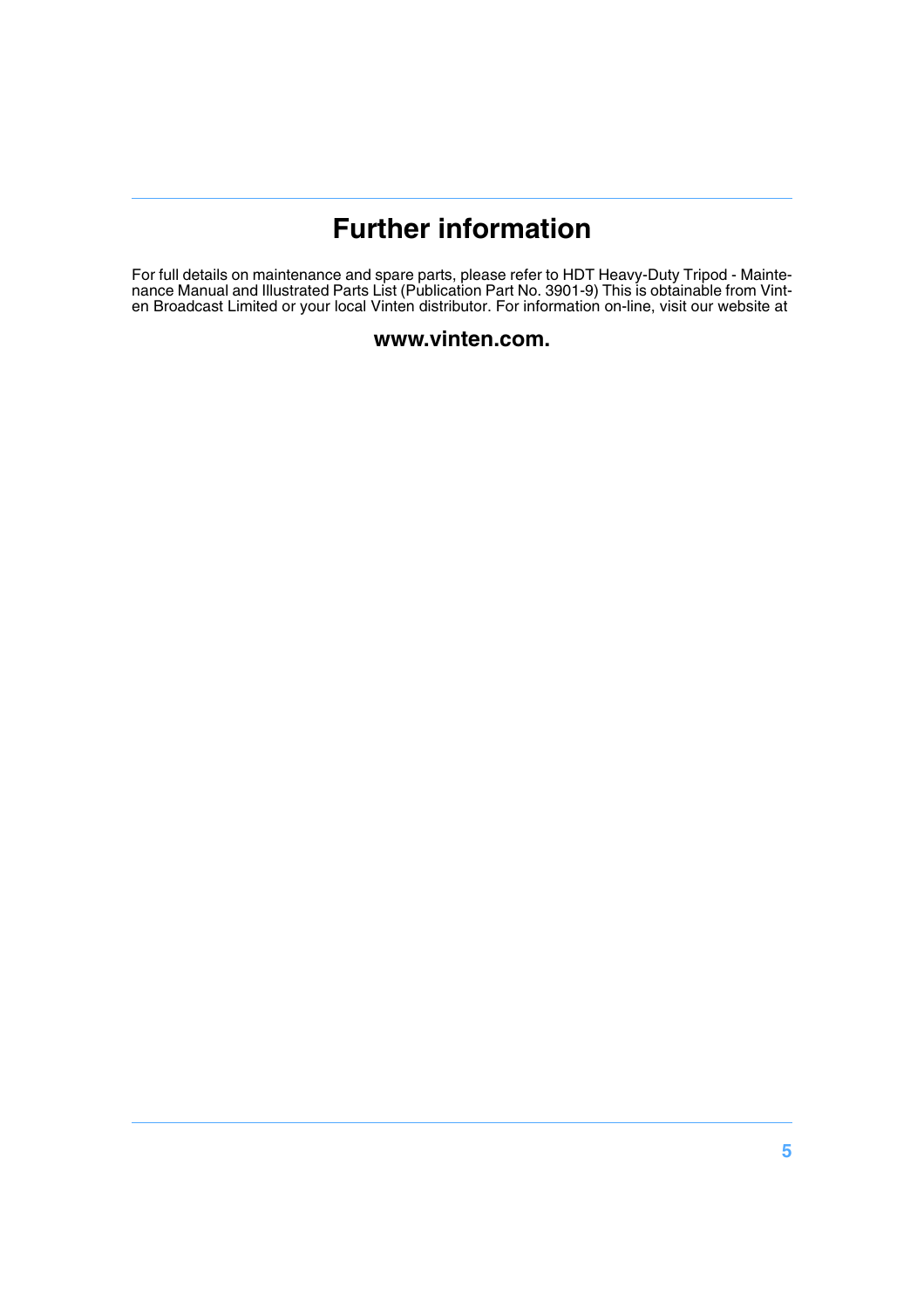# **Contents**

|                     | Page |  |
|---------------------|------|--|
|                     |      |  |
|                     |      |  |
|                     |      |  |
|                     |      |  |
| <b>Introduction</b> |      |  |
|                     |      |  |
|                     |      |  |
|                     |      |  |
|                     |      |  |
|                     |      |  |
| <b>Operation</b>    |      |  |
|                     |      |  |
|                     |      |  |
|                     |      |  |
|                     |      |  |
|                     |      |  |
| <b>Servicing</b>    |      |  |
|                     |      |  |
|                     |      |  |
|                     |      |  |
|                     |      |  |
|                     |      |  |
|                     |      |  |

# **Associated publications**

HDT Heavy-Duty Tripods - Maintenance Manual<br>Publication Part No. 3901-9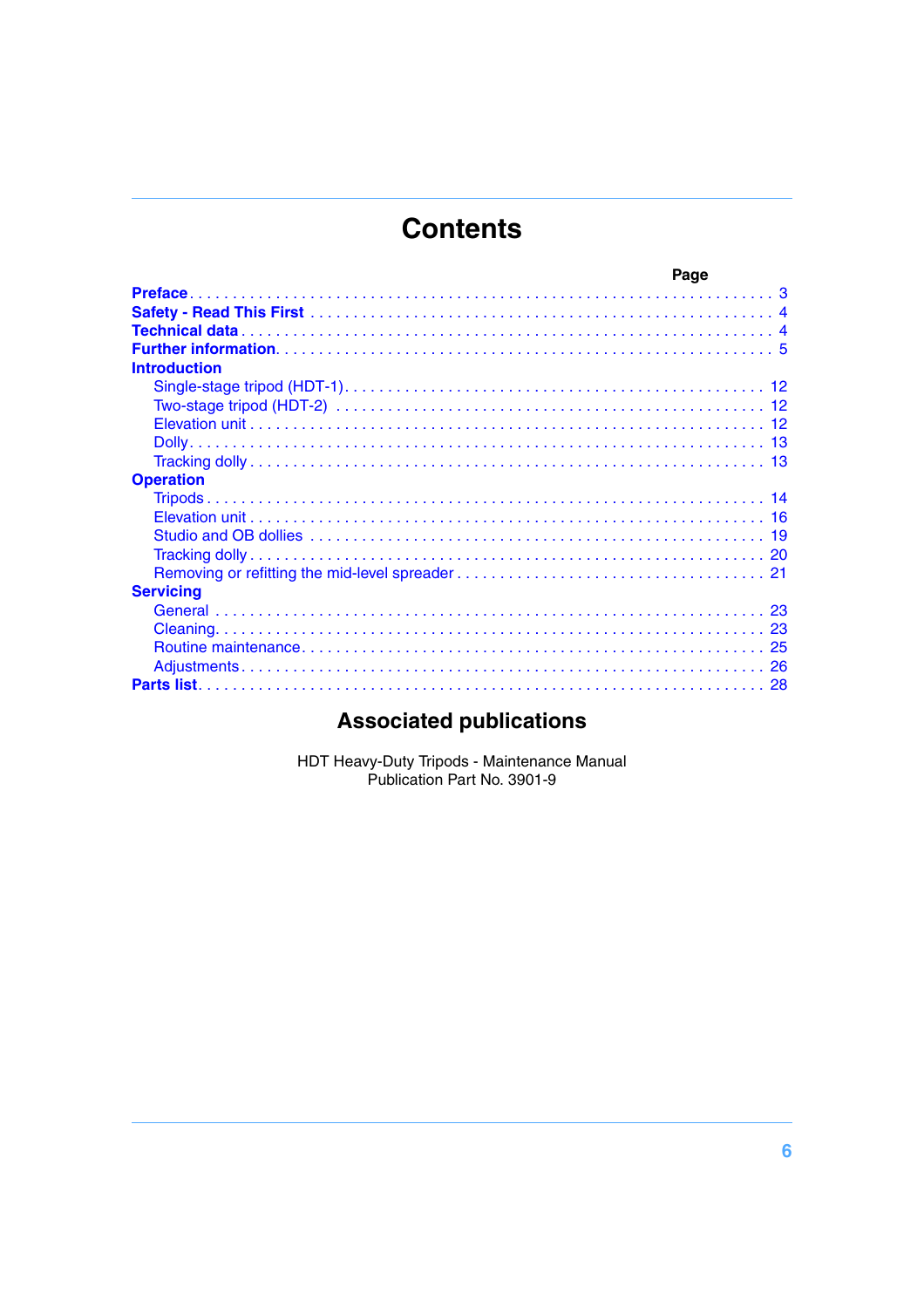<span id="page-6-16"></span><span id="page-6-10"></span><span id="page-6-9"></span><span id="page-6-8"></span><span id="page-6-7"></span><span id="page-6-6"></span><span id="page-6-1"></span>

<span id="page-6-15"></span><span id="page-6-14"></span><span id="page-6-13"></span><span id="page-6-12"></span><span id="page-6-11"></span><span id="page-6-5"></span><span id="page-6-4"></span><span id="page-6-3"></span><span id="page-6-2"></span><span id="page-6-0"></span>**HDT-1 Tripod**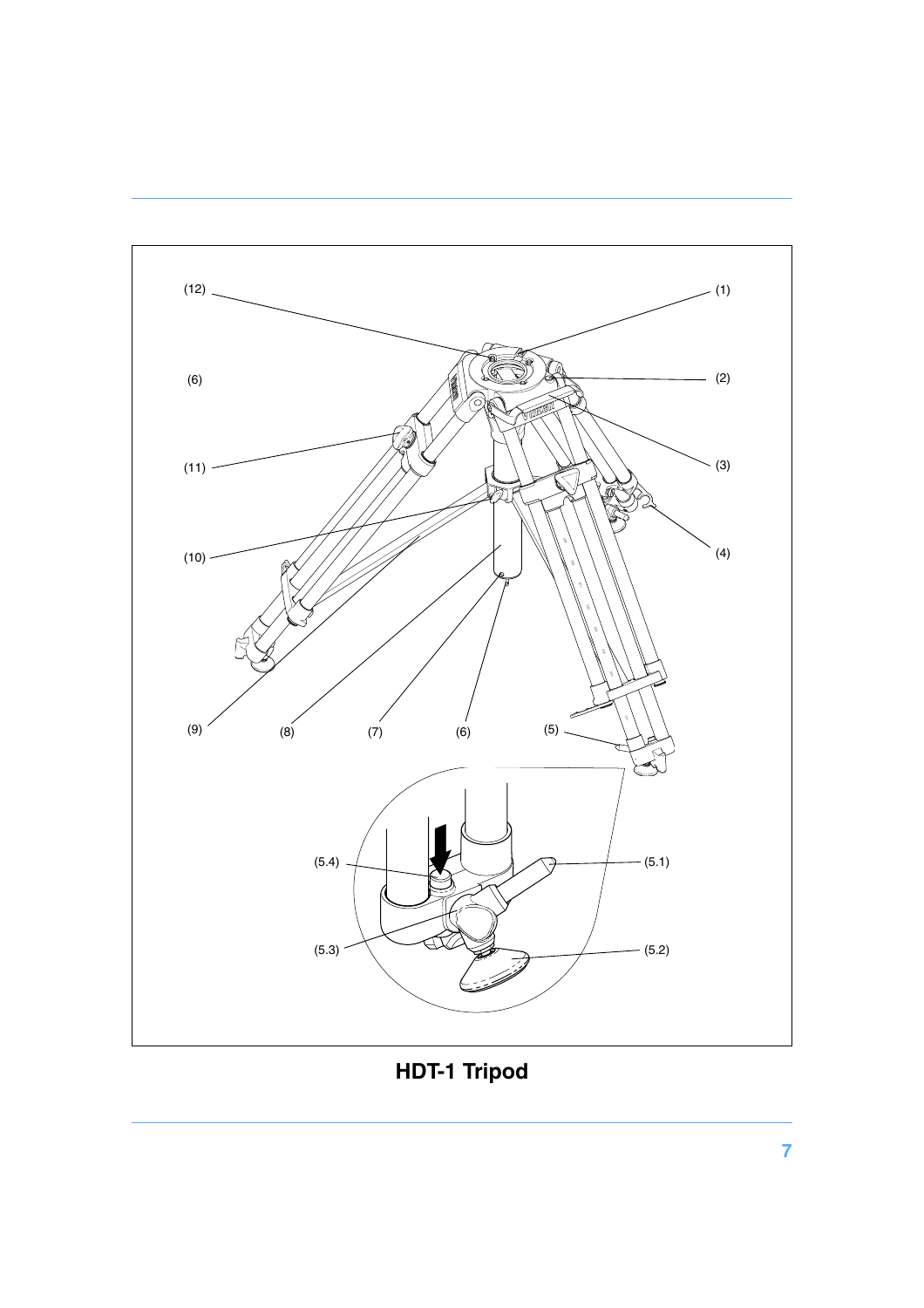# **HDT-1 Tripod**

| (1)  | Mitchell keyway          |
|------|--------------------------|
| (2)  | Levelling bubble         |
| (3)  | Carrying handle          |
| (4)  | Leg retaining clip       |
| (5)  | Swivel foot assembly     |
| (6)  | Tie-down hooks           |
| (7)  | Spreader release button  |
| (8)  | Spreader support tube    |
| (9)  | Mid-level spreader       |
| (10) | Mid-level spreader clamp |
| (11) | Leg clamp knob           |
| (12) | Head mounting bolt       |
|      |                          |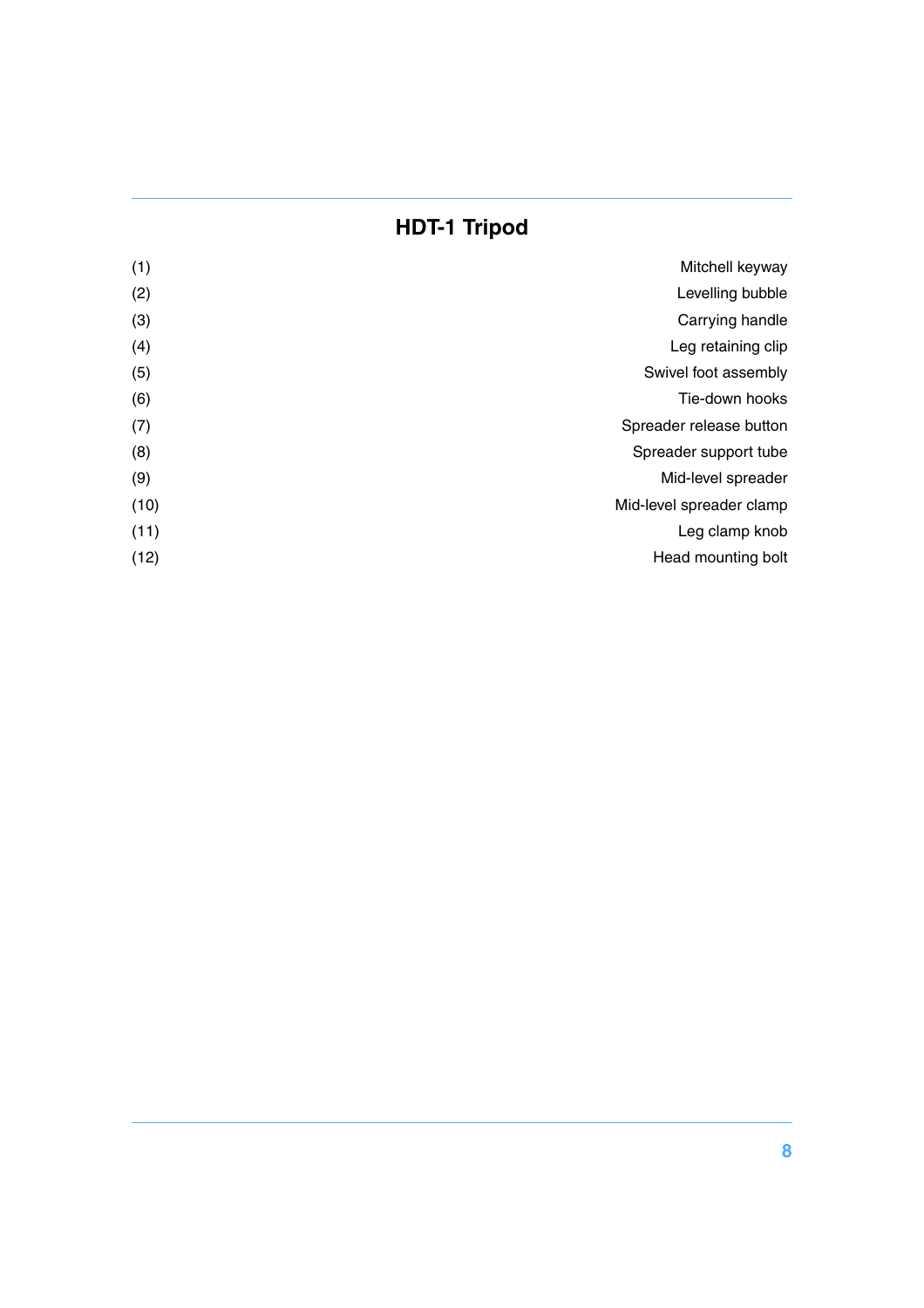

# <span id="page-8-2"></span><span id="page-8-1"></span><span id="page-8-0"></span>**Elevation unit**

| Four-bolt head fixing   | (14) |
|-------------------------|------|
| <b>Elevation handle</b> | (15) |
| On-shot clamp           | (16) |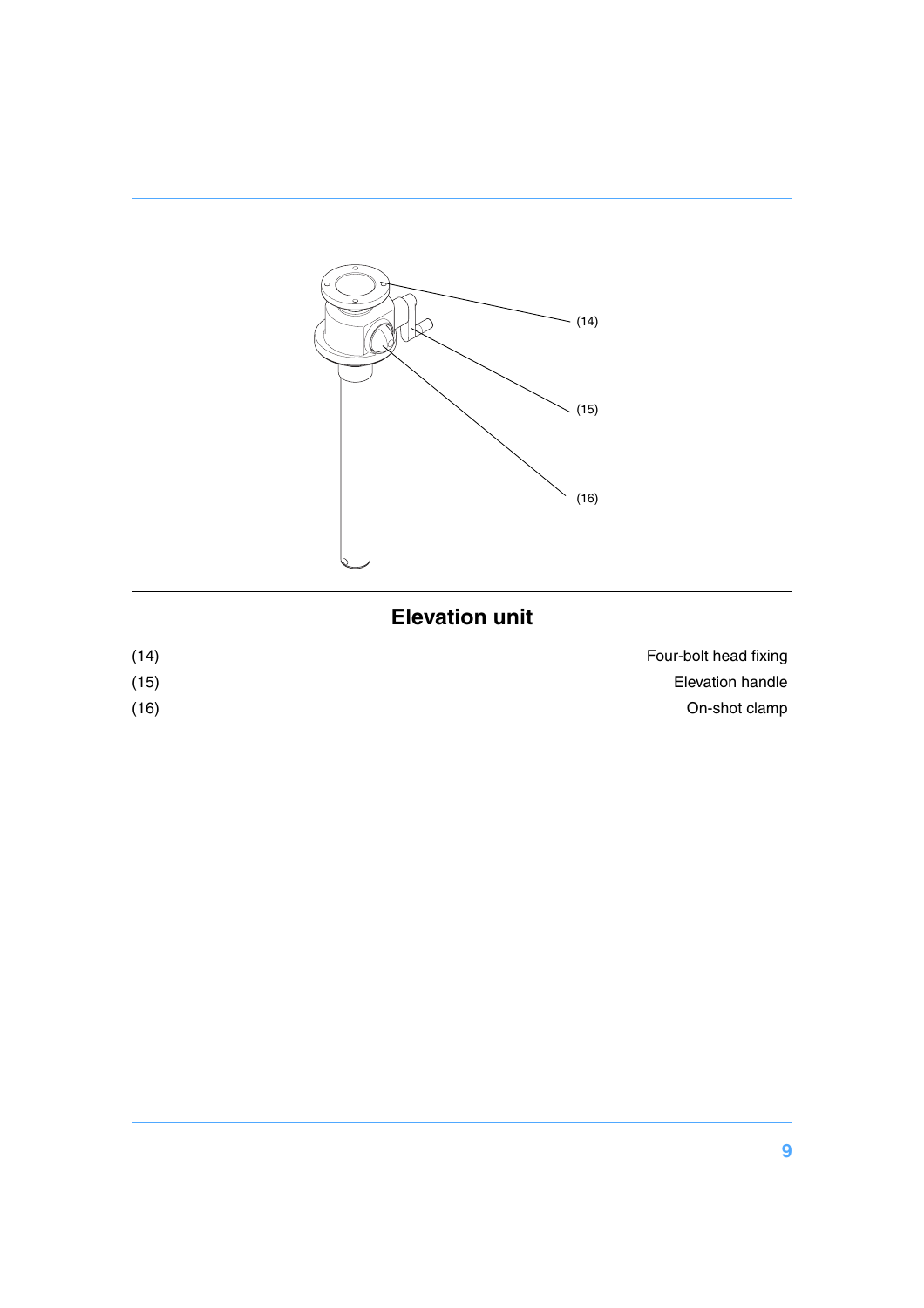<span id="page-9-4"></span><span id="page-9-2"></span>

<span id="page-9-10"></span><span id="page-9-9"></span><span id="page-9-7"></span><span id="page-9-6"></span><span id="page-9-5"></span><span id="page-9-3"></span><span id="page-9-1"></span><span id="page-9-0"></span>**Dolly**

<span id="page-9-11"></span><span id="page-9-8"></span>

| Centre casting                       | (17) |
|--------------------------------------|------|
| Fixed leg                            | (18) |
| Track lock pin (Studio version only) | (19) |
| Cable guard (Studio version only)    | (20) |
| Foot brake                           | (21) |
| Foot clamp knob                      | (22) |
| Foot clamp wire                      | (23) |
| Folding legs                         | (24) |
|                                      |      |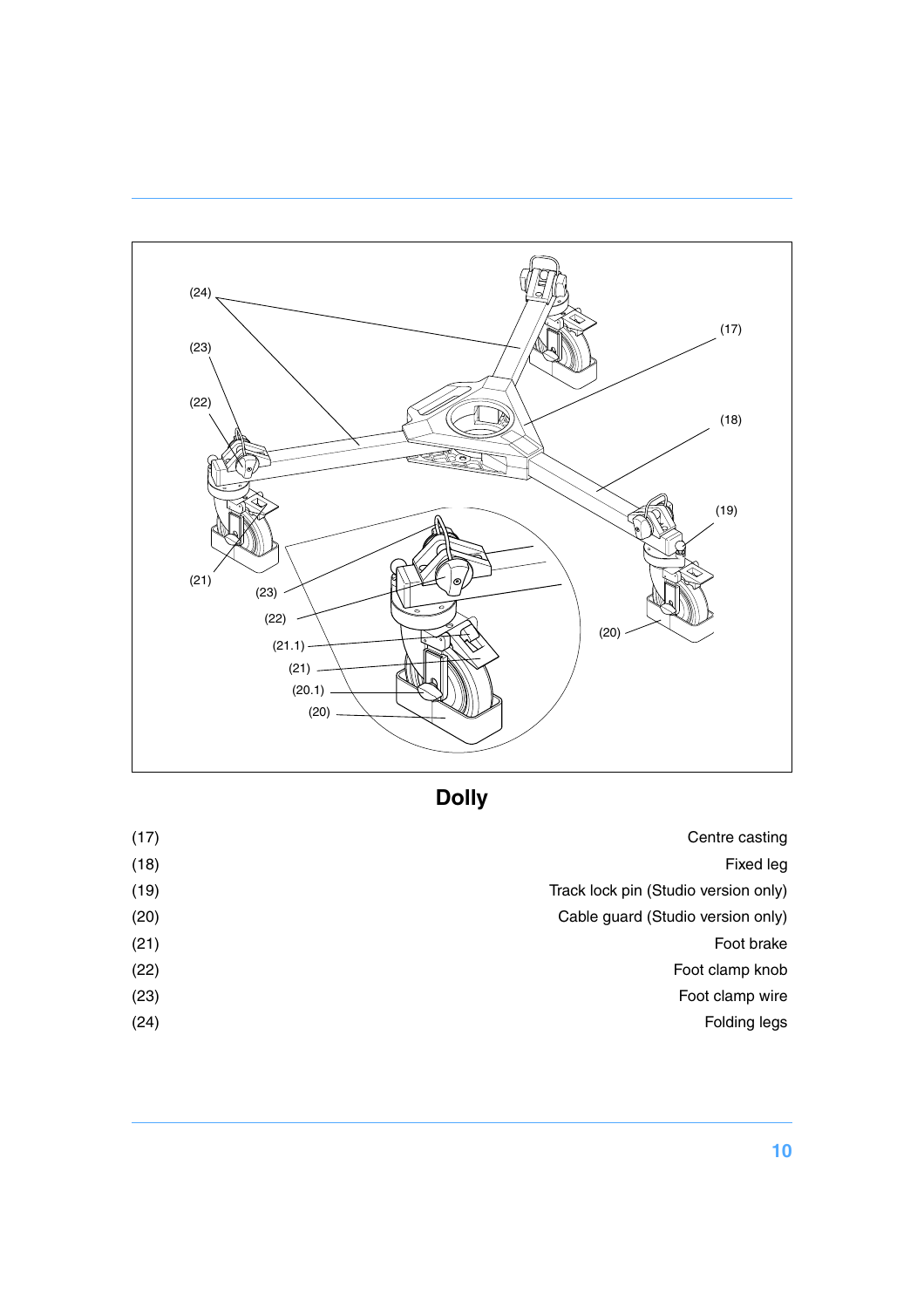<span id="page-10-2"></span><span id="page-10-1"></span><span id="page-10-0"></span>

# <span id="page-10-3"></span>**Tracking dolly**

<span id="page-10-5"></span><span id="page-10-4"></span>

| Folding legs                | (25) |
|-----------------------------|------|
| Foot securing strap         | (26) |
| Twin 12.5 cm wheel assembly | (27) |
| Wheel slide                 | (28) |
| Fixed leg                   | (29) |
| Centre casting              | (30) |
| Quad 6.2 cm wheel assembly  | (31) |
|                             |      |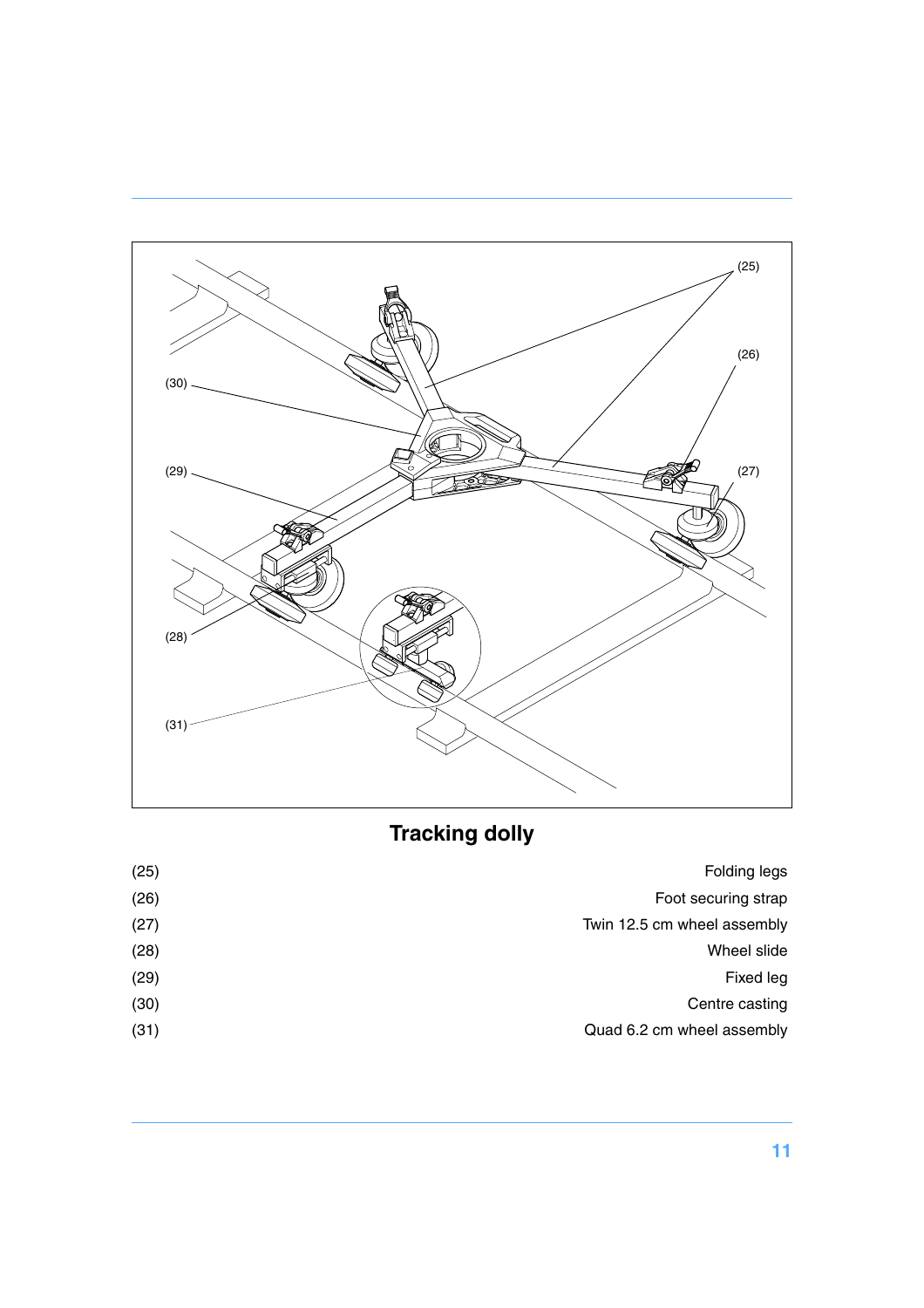# **Introduction**

<span id="page-11-0"></span>The Vinten® HDT Heavy-Duty Tripod Range includes single- and two-stage tripods with mid-level spreaders; OB, studio and tracking dollies and an elevation unit.

# <span id="page-11-1"></span>**Single-stage tripod (HDT-1)**

The single-stage tripod has a minimum height of 59 cm (23.2 in.). When used with a floor spreader, maximum height is 123 cm (48.4 in.). Mounted on a dolly, the height range is 86.2 cm to 142.2 cm (34.0 in. to 56.0 in.).

Each leg has a three-position swivel foot assembly [\(5\),](#page-6-0) which provides a flat foot for studio use or a spike for use on soft ground. When set to the third position, the foot and spike are turned inwards for transit or for installation on a dolly or floor spreader. The innovative leg clamps [\(11\)](#page-6-1) incorporate a self-limiting mechanism which provides a guaranteed clamping force and prevents overtightening. Graduations on the legs facilitate deployment. Clips [\(4\)](#page-6-2) on each leg retain the tripod in the closed position.

A mid-level spreader  $(9)$ , attached to each leg, is free to slide on the spreader support tube  $(8)$ . The spreader is retained on the tube by a spring-loaded release button [\(7\)](#page-6-5) and locked in position by a clamp [\(10\).](#page-6-6)

A fold-away carrying handle [\(3\)](#page-6-7) is fitted at the top of one leg. Two tie-down hooks [\(6\)](#page-6-8) provide additional security in adverse conditions. One is positioned under the tripod head, the other at the base of the spreader support tube.

The pan and tilt head is attached to the tripod using four captive mounting bolts [\(12\)](#page-6-9) or by a Mitchell-type centre screw. The Vinten Heavy-Duty Quickfix® Adaptor may also be used. A levelling bubble [\(2\)](#page-6-10) is provided.

Maximum payload capacity is 140 kg (308 lb).

# <span id="page-11-2"></span>**Two-stage tripod (HDT-2)**

The two-stage tripod is basically similar to the single-stage tripod, but with two-stage legs. The minimum height is 51.1 cm (20.1 in.). Maximum height with a floor spreader is 146 cm (57.5 in.). Mounted on a dolly, the height range is 78.3 cm to 166.3 cm (30.8 in. to 65.5 in.).

Maximum payload capacity of the HDT-2 is 120 kg (275 lb).

#### <span id="page-11-3"></span>**Elevation unit**

The elevation unit attaches directly to the single-stage tripod and has a height range of 45.8 cm (18.0 in.). It will support a maximum payload of 113 kg (250 lb). Elevation is achieved by a geared handle [\(15\)](#page-8-0) and an on-shot clamp is provided [\(16\).](#page-8-1)

The elevation unit should not be fitted to the two-stage tripod, as stability is reduced when the elevation unit is fully extended.

The pan and tilt head is attached to the elevation unit with a four-bolt fixing as standard [\(14\),](#page-8-2) with provision for Mitchell, Quickfix and 100/150 mm bowl adaptors as options.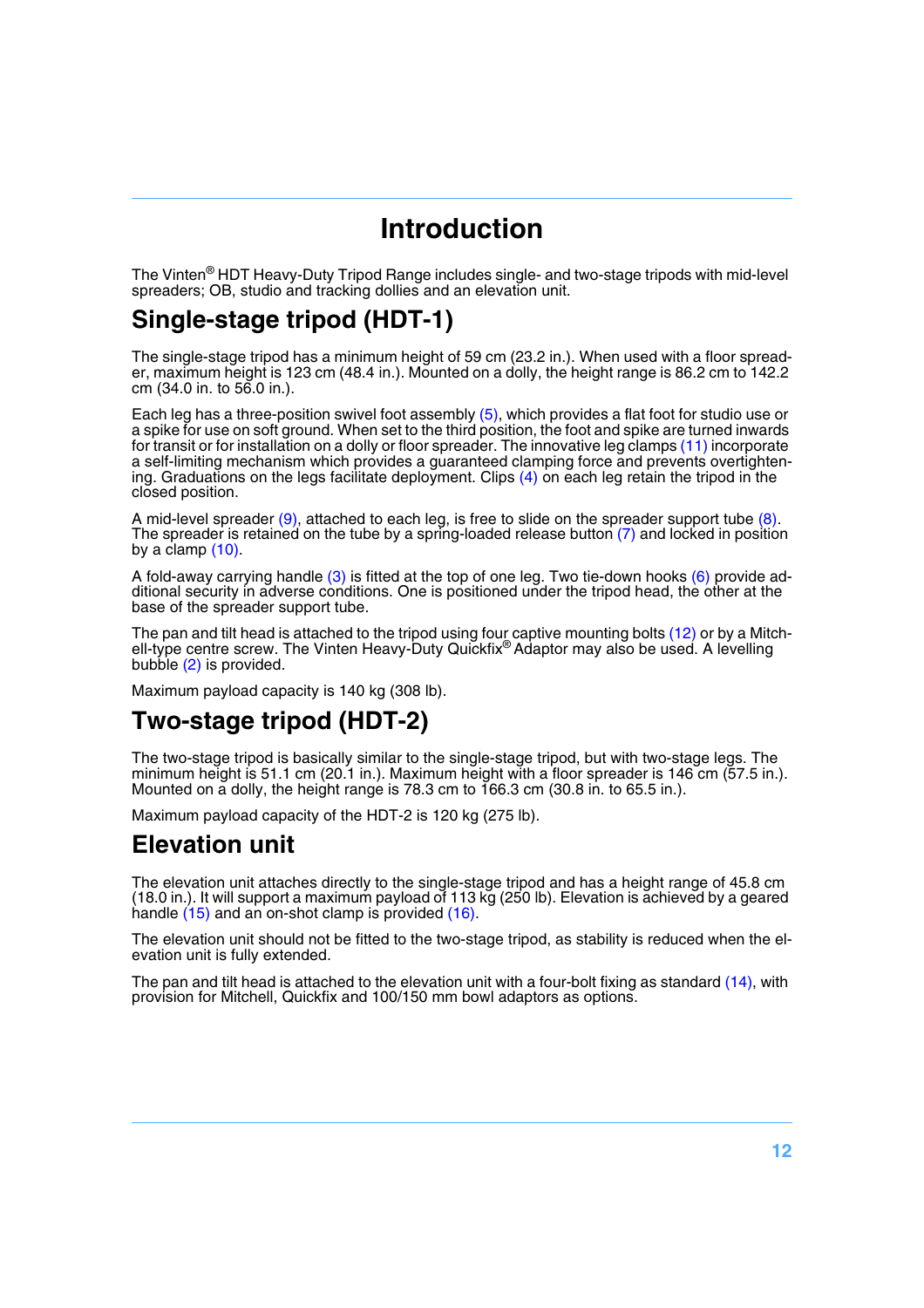# <span id="page-12-0"></span>**Dolly**

The Vinten heavy-duty dolly is designed to provide a steering and castoring base for the two heavy-duty tripods. It comprises a centre casting with carrying handle [\(17\),](#page-9-0) a fixed leg [\(18\)](#page-9-1) and two folding legs [\(24\)](#page-9-2). The dolly will support a payload of 160 kg (325 lb). The heavy-duty dolly is available in studio, outside broadcast (OB) and tracking versions.

#### **Studio**

Each leg has a 12.5 cm (5 in.) diameter braked castoring wheel with cable guards [\(20\).](#page-9-3) A foot sup-port and clamp wire [\(22\)](#page-9-4) secures each tripod leg to the dolly. Locking pins [\(19\)](#page-9-5) in each wheel assembly are engaged or disengaged to provide castor, track or steer modes.

#### **OB**

Each leg has a 15 cm (6 in.) diameter braked castoring wheel [\(20\)](#page-9-6). A foot support and clamp wire [\(22\)](#page-9-7) secures each tripod leg to the dolly.

# <span id="page-12-1"></span>**Tracking dolly**

The heavy-duty tracking dolly is designed for use on standard gauge (62 cm) track. It comprises a centre casting with carrying handle [\(30\),](#page-10-0) a fixed leg [\(29\)](#page-10-1) and two folding legs [\(25\).](#page-10-2) The dolly will support a payload of 160 kg (325 lb).

Two versions are available. One has twin 12.5 cm (5 in.) diameter wheels [\(27\)](#page-10-3) on each leg. The second has four 6.2 cm (2.4 in.) diameter wheels [\(31\)](#page-10-4) on each leg, which provide a smoother passage over track joints.

The axles of the wheels are set at 90° to each other, thus locating the dolly on the track. The wheel assembly on the fixed leg is free to move in and out on a slide  $(28)$ , which allows the dolly to negotiate curves in the track.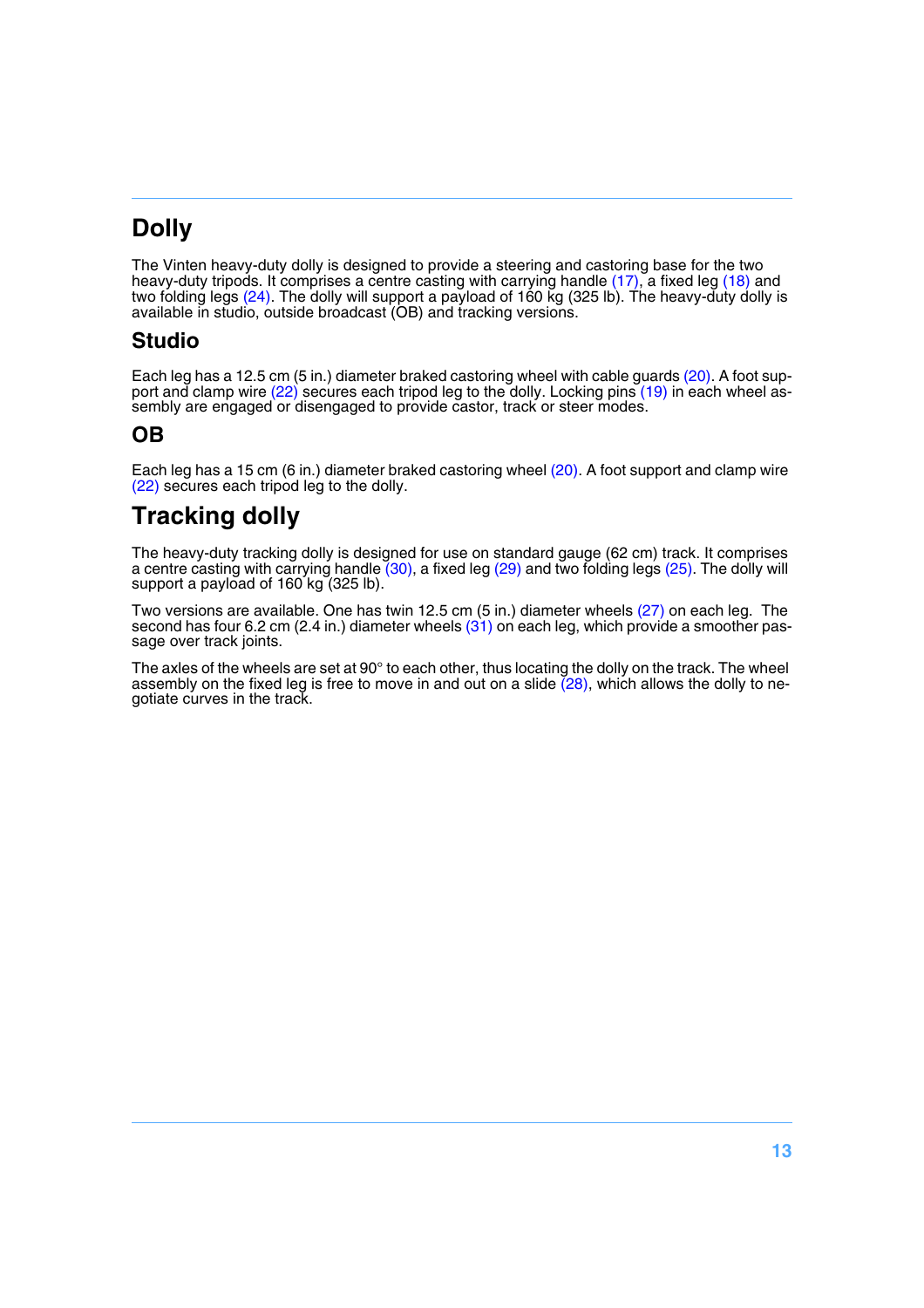# **Operation**

## <span id="page-13-1"></span><span id="page-13-0"></span>**Tripods Erecting the tripod**

Release the leg retaining clips [\(4\)](#page-6-2), slacken the spreader clamp [\(10\)](#page-6-6) and spread the legs.

Select the appropriate tripod foot for each leg by pressing the foot release button [\(5.4\)](#page-6-11) and turning the swivel foot assembly. Use the spike  $(5.1)$  for soft surfaces or the rubber foot  $(5.2)$  for hard surfaces. To install the tripod on a floor spreader or dolly, turn the swivel foot assembly to the transit position [\(5.3\).](#page-6-14)

#### **NOTE: Unless installing on a dolly or floor spreader, keep the mid-level spreader attached to the tripod.**

For standing height operations using a two-stage tripod, undo the three bottom clamps and extend the bottom stages fully. Tighten the clamps fully. Unless conditions are extreme (split levels etc) the bottom stages should be fully extended or fully retracted.

Adjust the operating height by undoing the top clamps and pulling the tripod up to the required height. Graduations are provided on each leg to facilitate height setting.

Level the tripod head using the level bubble. Tighten the clamps fully.

Tighten the spreader clamp.

In adverse conditions secure the tripod using the tie-down hooks  $(6)$ , or suspend a weight from a hook.

#### **Mounting a head**

The head is mounted on the tripod with a either a standard Vinten four-bolt mounting or a Mitchell-type centre screw. Additionally, a heavy-duty Quickfix adaptor may be used for heads supplied with a Quickfix mounting and 100/150 mm bowl adaptors for heads with a ball base (see ["Optional](#page-27-1)  [accessories" on page 28\)](#page-27-1).

#### **Vinten four-bolt mounting**

Position the head on the tripod and engage the four captive bolts [\(12\)](#page-6-9) with the head.

Tighten the bolts using a suitable screwdriver or coin, or use a suitable box spanner (16 mm (5/8  $in.\overline{)}$  AF).

#### **Mitchell-type centre screw**

Position the head on the tripod and engage the key in the keyway [\(1\)](#page-6-16). Insert the clamping ring from the underside of the tripod and tighten.

#### **Heavy-duty Quickfix adaptor**

Position the heavy-duty Quickfix adaptor on the tripod and engage the four captive bolts [\(12\)](#page-6-9).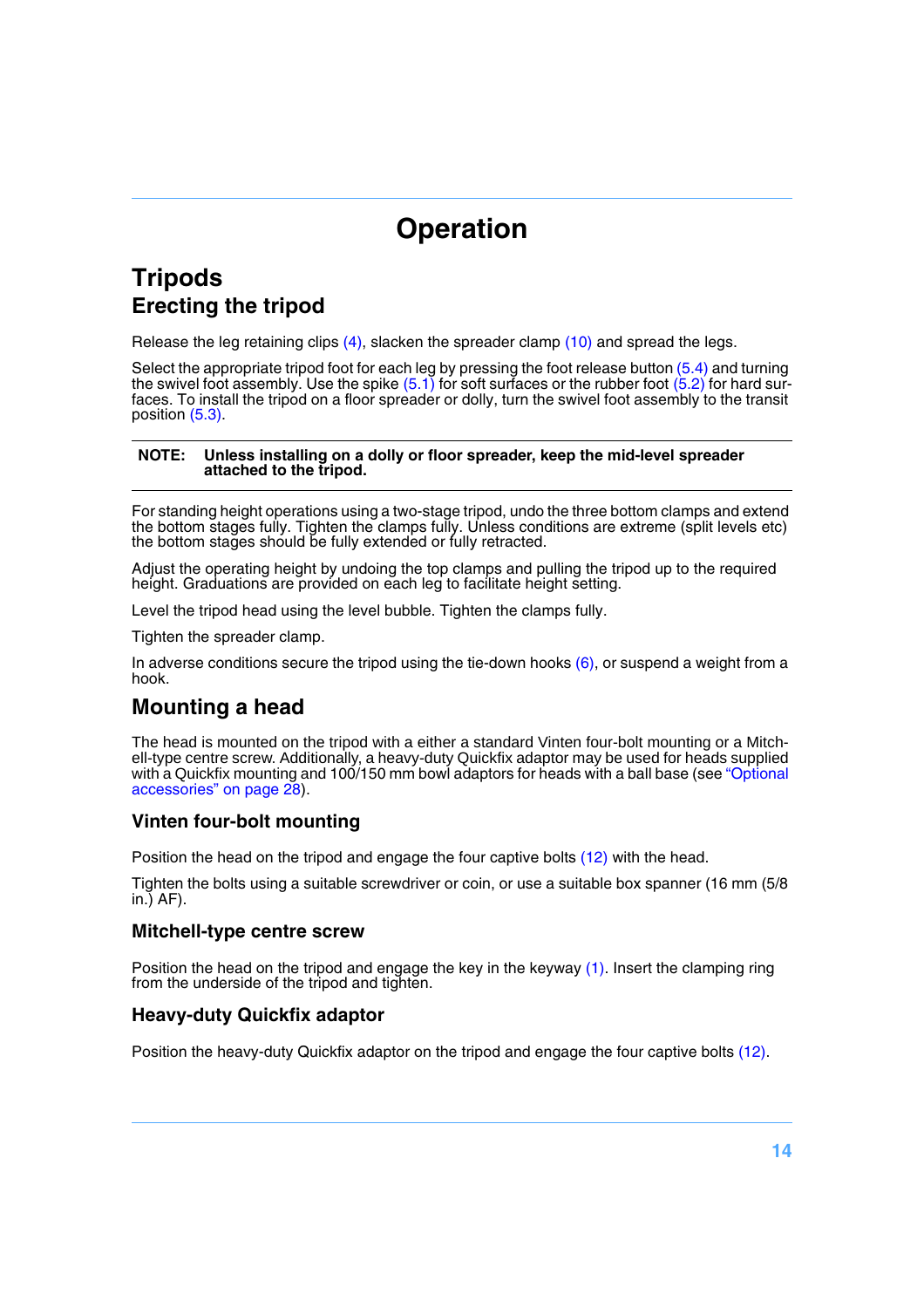Tighten the bolts using a suitable screwdriver or coin, or use a suitable box spanner (16 mm (5/8  $in$ .) AF).

To mount a head:

Push up the red safety latch and unlock the adaptor by pulling the lever fully outwards and to the left.

Position the head in the adaptor, ensuring that it seats correctly in the recess and the safety button is depressed.

Lock the head in the adaptor by pushing the lever fully inwards to the right until the red safety latch operates.

#### **100/150 mm bowl adaptors**

Position the bowl adaptor on the tripod and engage the four captive bolts [\(12\)](#page-6-9) with the adaptor.

Tighten the bolts using a suitable screwdriver or coin, or use a suitable box spanner (16 mm (5/8  $in$ .) AF).

Install the head in the adaptor and secure with the bowl clamp after levelling the head.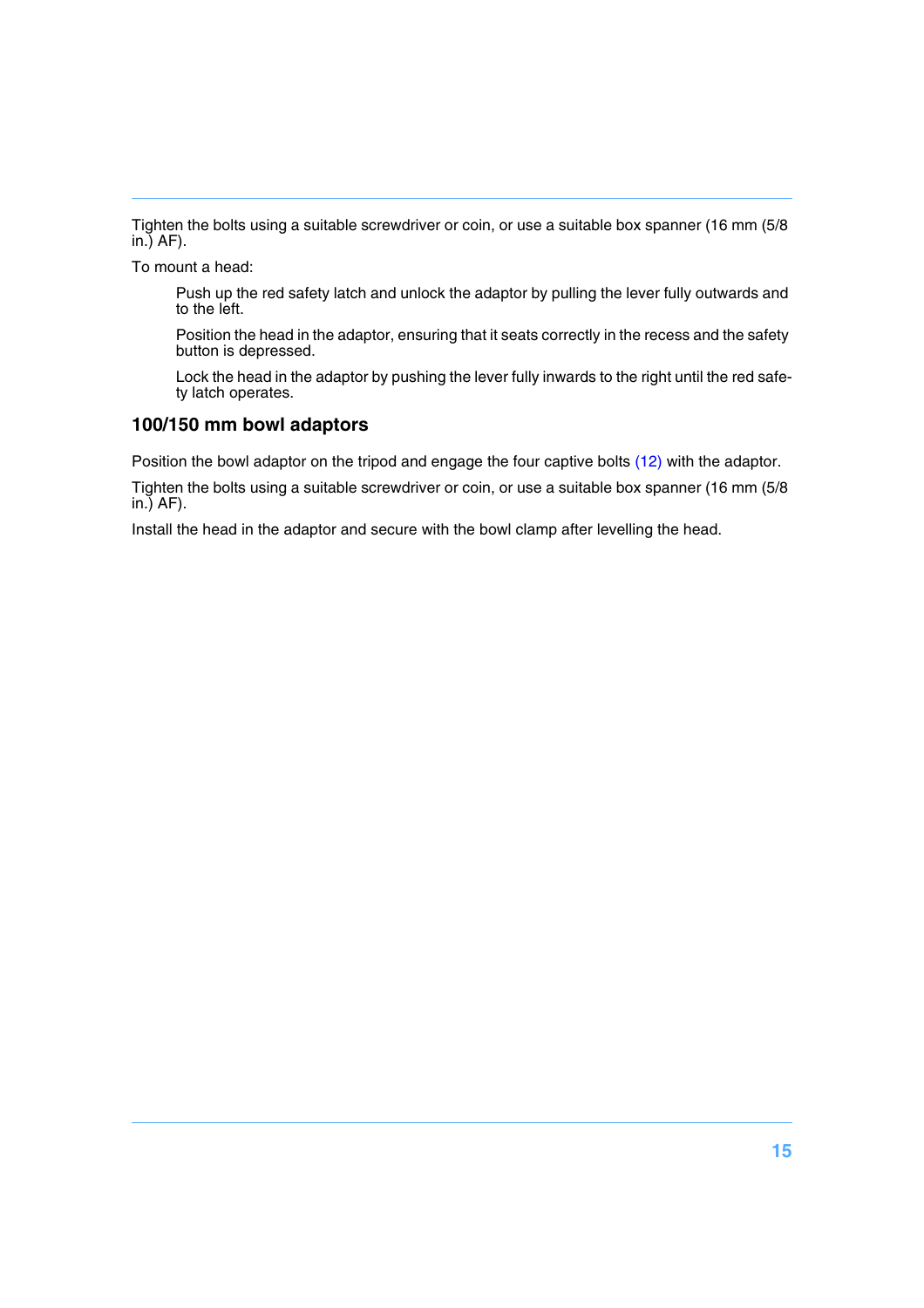# <span id="page-15-0"></span>**Elevation unit Installing or removing the elevation unit**

The elevation unit may be fitted to the single-stage tripod. To install the elevation unit it is necessary to remove the four captive head mounting bolts and the spreader support tube.



**WARNING! The elevation unit should not be fitted to the two-stage tripod, as stability is reduced when the elevation unit is fully extended**

To install the elevation unit:

If fitted, remove the mid-level spreader (see ["Removing or refitting the mid-level spreader"](#page-20-0)  [on page 21](#page-20-0)).

Remove circlips [\(12.3\)](#page-16-0) and washers [\(12.2\)](#page-16-1) securing four head mounting bolts [\(12\)](#page-16-2) and washers [\(12.1\)](#page-16-3). Retain bolts, washers and circlips for future use.

Remove three screws  $(8.1)$  securing the spreader support tube  $(8)$  to the underside of the tripod head.

Position the elevation unit [\(13\)](#page-16-6) in the tripod so that the locating pin [\(13.3\)](#page-16-7) on the mounting flange engages with the Mitchell keyway on the tripod.

Secure the elevation unit using the four 3/8in. bolts [\(13.1\)](#page-16-8) and washers [\(13.2\)](#page-16-9) provided.

Unless installing the tripod on a dolly or floor spreader, refit the mid-level spreader.

To remove the elevation unit:

If fitted, remove the mid-level spreader (see ["Removing or refitting the mid-level spreader"](#page-20-0)  [on page 21](#page-20-0)).

Remove the four 3/8in. bolts [\(13.1\)](#page-16-8) and washers [\(13.2\)](#page-16-9) securing the elevation unit to the tripod head.

#### **NOTE: The spreader support tube [\(8\)](#page-16-5) will align with the tripod head in only one position.**

Install the spreader support tube  $(8)$  on the underside of the tripod head and secure using three screws  $(8.1)$  and Loctite 221.

Install four head mounting bolts [\(12\)](#page-16-2) and washers [\(12.1\)](#page-16-3) and secure with washers [\(12.2\)](#page-16-1) and circlips [\(12.3\)](#page-16-0).

Unless installing the tripod on a dolly or floor spreader, refit the mid-level spreader.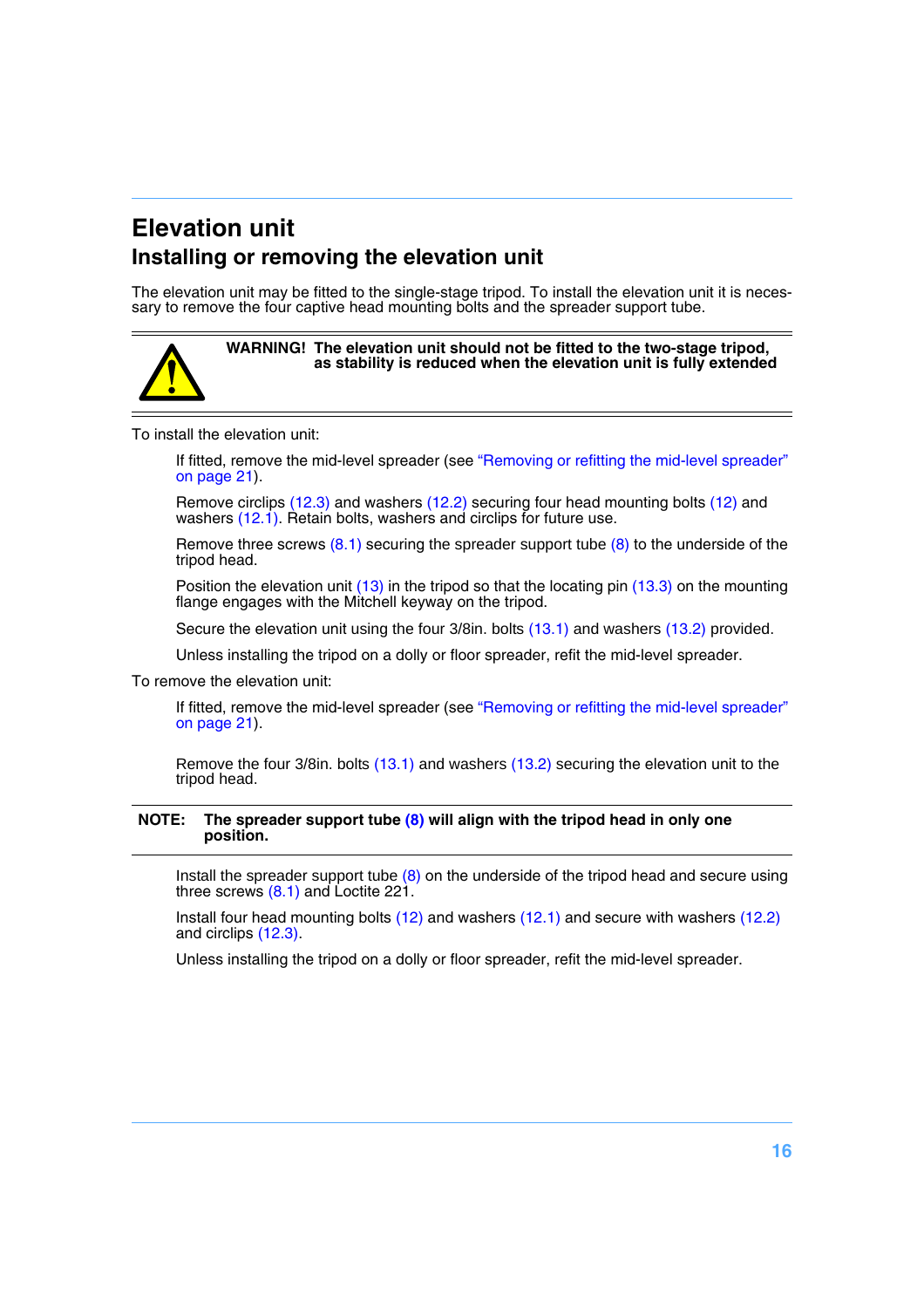<span id="page-16-5"></span><span id="page-16-4"></span><span id="page-16-3"></span><span id="page-16-2"></span>

<span id="page-16-9"></span><span id="page-16-8"></span><span id="page-16-7"></span><span id="page-16-6"></span><span id="page-16-1"></span><span id="page-16-0"></span>**Installing or Removing the Elevation Unit**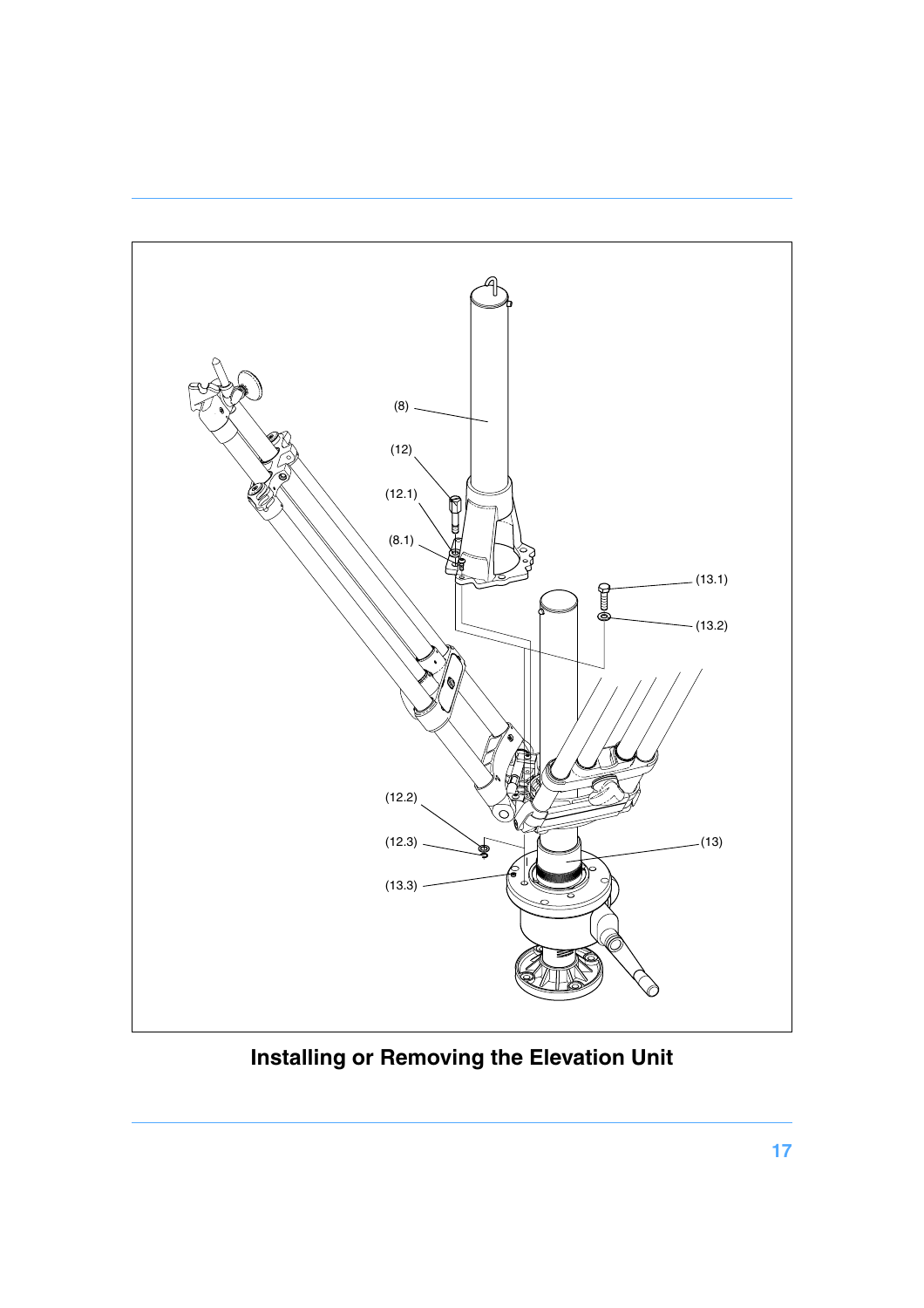#### **Mounting a head**

The head is mounted on the elevation unit with a either a standard Vinten four-bolt mounting, a Mitchell-type centre screw, Quickfix adaptor or 100/150mm bowl adaptor.

**WARNING! Before installing a component on the elevation unit, hold a fixing bolt in position and check that the threaded end is not overlong for that component.**

#### **Vinten four-bolt mounting**

Position the head on the elevation unit and secure with four bolts.

#### **Mitchell-type centre screw**

Secure the Mitchell adaptor to the elevation unit with four bolts.

Position the head on the adaptor and engage the key in the slot. Install the clamping ring and tighten.

#### **Heavy-duty Quickfix adaptor**

Secure the heavy-duty Quickfix adaptor to the elevation unit with four bolts.

To mount a head:

Push up the red safety latch and unlock the adaptor by pulling the lever fully outwards and to the left.

Position the head in the adaptor, ensuring that it seats correctly in the recess and the safety button is depressed.

Lock the head in the adaptor by pushing the lever fully inwards to the right until the red safety latch operates.

#### **100/150 mm bowl adaptors**

Secure the bowl adaptor to the elevation unit with four bolts.

Install the head in the adaptor and secure with the bowl clamp after levelling the head.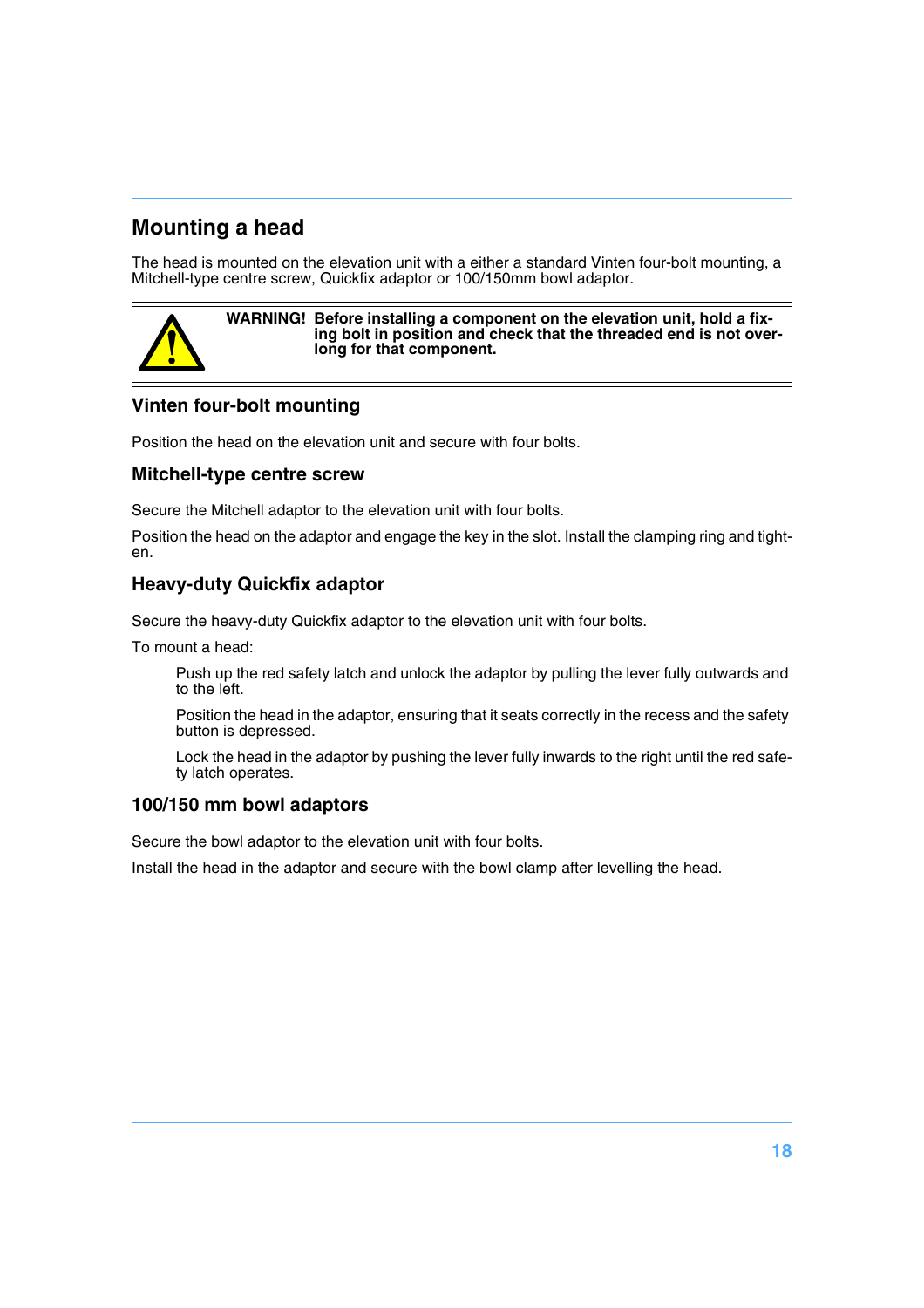# <span id="page-18-0"></span>**Studio and OB dollies Assembling the dolly**

Turn the dolly upside-down, depress the leg locking plungers and pull each folding leg out until the plungers lock the legs in the open position.

Set the dolly on the ground on its wheels and apply the wheel brakes.

#### **Brakes**

Each of the dolly wheels is fitted with a foot operated brake [\(21\).](#page-9-8) The brakes are applied by pressing down on the lever situated above the wheel and released by pressing down on the centre `pop-up' lever [\(21.1\)](#page-9-9) which is raised when the brake is on.

#### **Cable guards - studio version only**

The cable guards [\(20\)](#page-9-6) are height adjustable and should be set as required. Adjustment is carried out by slackening the knobs  $(20.1)$ , setting the cable guard at the required height and re-tightening the knobs.

#### **Dolly movement - studio version only**

The wheels on the dolly can be locked in the straight-ahead position or set to castor freely. The castor/lock changeover is effected by spring-loaded track lock pins [\(19\)](#page-9-5) on each wheel assembly. The pins on the folding legs have black knobs and the pin on the fixed leg a red knob. To engage or disengage a pin, pull it up against the spring and turn through 90°. The pin will only engage with the wheel when the wheel is properly aligned. This arrangement provides castor, track and steer motion.

#### **Castor motion**

For castor motion, disengage all three track locks. The dolly can now be moved freely in any direction.

#### **Tracking motion**

For tracking motion, engage all three track locks. The dolly can now track backwards and forwards in a straight line.

#### **Steer motion**

For steer motion:

Position the dolly so that the fixed leg (with the red knob) is in the direction of travel. Disengage the red track lock.

Engage the black track locks.

With the fixed leg of the dolly facing forwards the dolly can now be moved with a `steering-type' motion.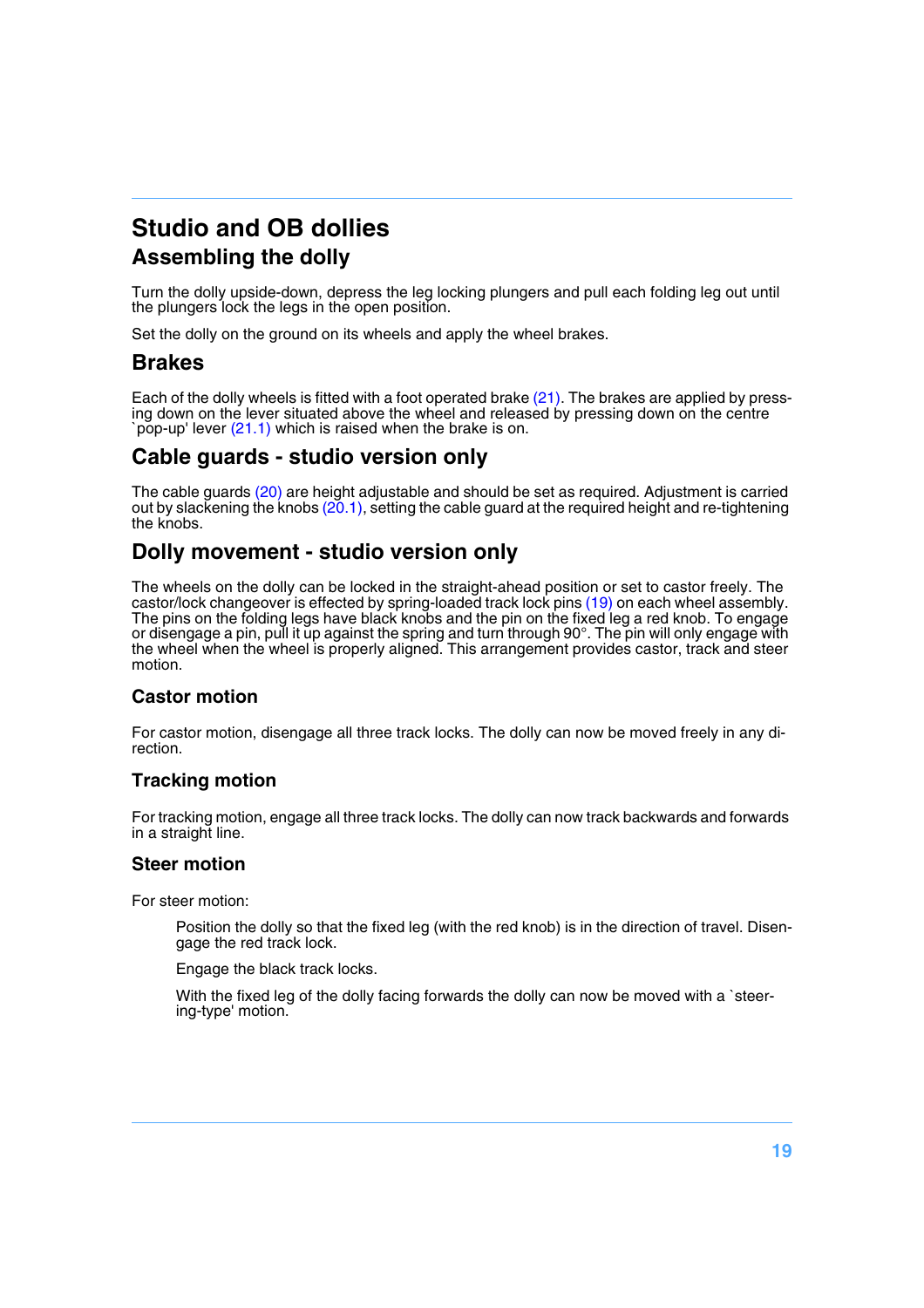#### **Installing a tripod**

Release the clamp on the mid-level spreader. Remove the floor spreader, if fitted. Ensure that the swivel foot assemblies are set to the transit position.

Secure the tripod to the dolly as follows:

Turn the foot clamp knobs [\(22\)](#page-9-7) away from the dolly centre to raise the foot clamp wires [\(23\)](#page-9-11).

Spread the tripod legs and engage the feet on the balls of the foot supports. Position the foot clamp wire over the tripod foot and turn the foot clamp knob [\(22\)](#page-9-7) towards the dolly centre.

Adjust the operating height by undoing the clamps and pulling the tripod up to the required height. Tighten the clamps fully. If a two-stage tripod is in use the bottom stage should be fully extended or fully retracted.

#### **Four-bolt adaptor**

A special four-bolt adaptor (Vinten Part No. 3368-24) enables a pan and tilt head (with flat base) to be mounted directly on the dolly.

# <span id="page-19-0"></span>**Tracking dolly Assembling the dolly**

Turn the dolly upside-down, depress the leg locking plungers and pull each folding leg out until the plungers lock the legs in the open position.

Set the dolly on the track on its wheels.

**NOTE: Ensure that the two folding legs (with fixed wheel assemblies) [\(25\)](#page-10-2) are on one track and the fixed leg (with sliding wheel assembly) [\(29\)](#page-10-1) is on the other. On curved track, the fixed leg may be on the inside or outside of the curve**

#### **Installing a tripod**

Install a Vision or heavy-duty tripod on the dolly as follows:

Release the clamps on the mid-level spreader, if fitted. Remove the floor spreader, if fitted. On heavy-duty tripods, ensure that the swivel foot assemblies are set to the transit position.

Spread the tripod legs and engage the feet on the balls of the foot supports. Secure each foot with the rubber strap.

Adjust the operating height by undoing the clamps and pulling the tripod up to the required height. Tighten the clamps.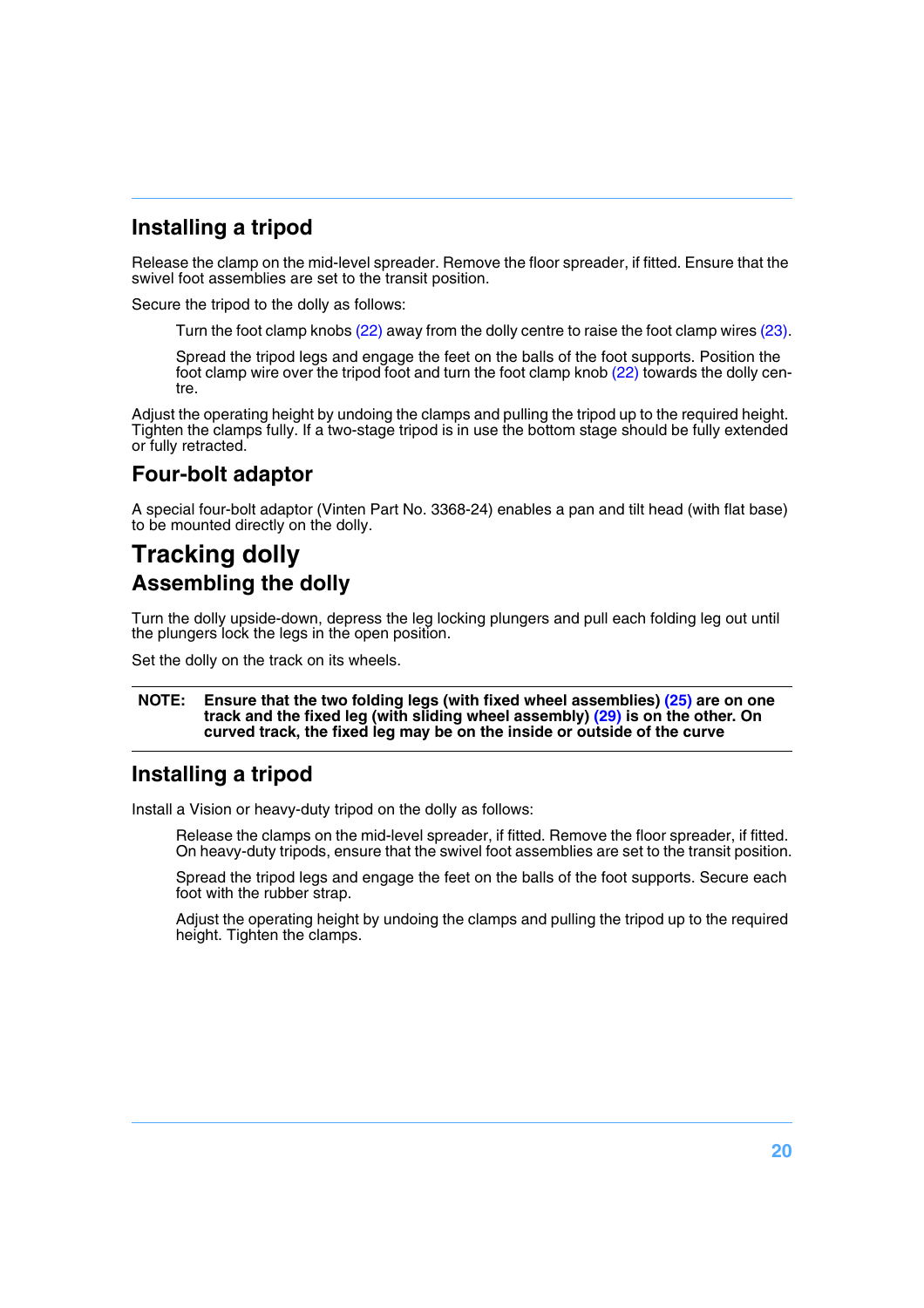# <span id="page-20-0"></span>**Removing or refitting the mid-level spreader**

The mid-level spreader may be removed when the tripod is being used with a dolly or floor spreader.



<span id="page-20-4"></span>

<span id="page-20-3"></span><span id="page-20-2"></span><span id="page-20-1"></span>**Removing or Refitting the Mid-Level Spreader**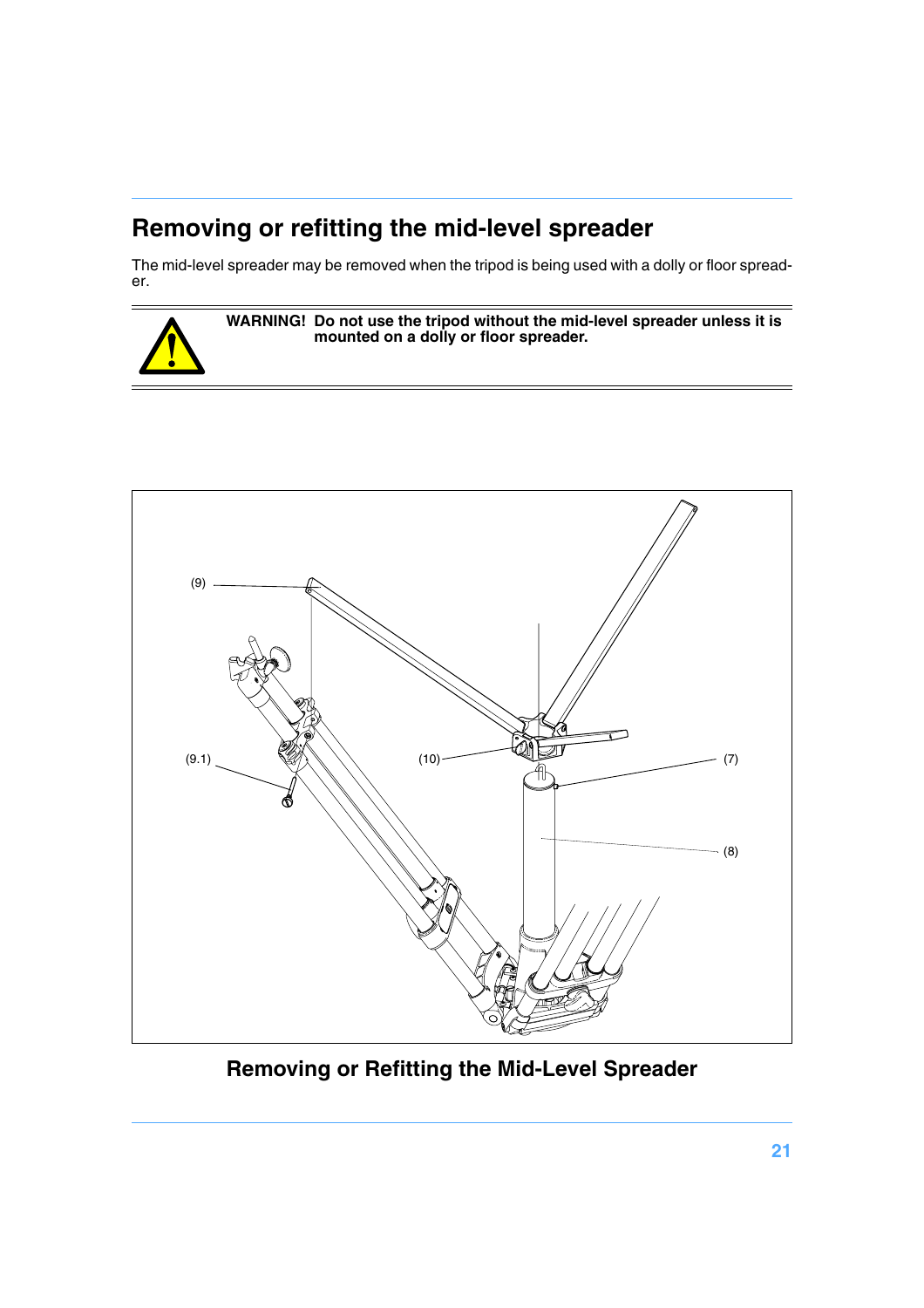To remove the mid-level spreader:

Fully slacken the spreader clamp [\(10\).](#page-20-1)

At each spreader fixing point, unscrew and remove the spreader attachment screw [\(9.1\).](#page-20-4)

Depress the spreader release button  $(7)$  and pull the spreader off the support tube  $(8)$ .

Refit the spreader attachment screws [\(9.1\)](#page-20-4).

To refit the spreader:

At each spreader fixing point, unscrew and remove the spreader attachment screw [\(9.1\).](#page-20-4) Depress the spreader release button  $(7)$  and slide the spreader over the support tube  $(8)$ . At each spreader fixing point, position the spreader and screw in the spreader attachment screw  $(9.1)$ .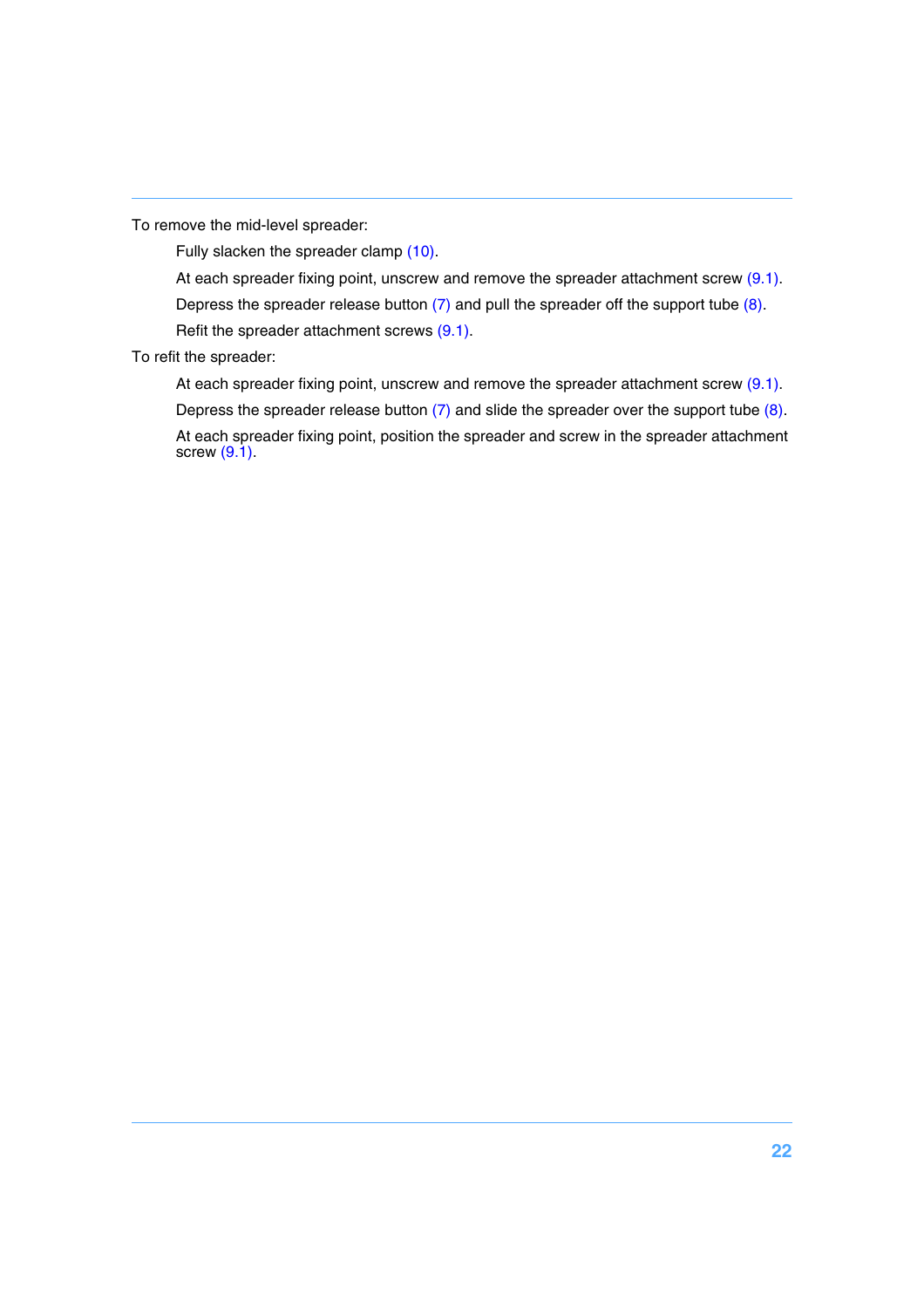# **Servicing**

# <span id="page-22-1"></span><span id="page-22-0"></span>**General**

Vinten products are robustly made to high engineering standards and little attention is required to maintain serviceability save regular cleaning. Attention to the following points will ensure a long and useful service life with minimum need for repair.

# <span id="page-22-2"></span>**Cleaning**

During indoor use, the only cleaning required should be a regular wipe over with a lint-free cloth. Dirt accumulated during storage may be removed using a semi-stiff brush. Particular attention should be paid to the leg clamps and the tripod mounting face.

Use out-of-doors under adverse conditions will require special attention. Salt spray should be washed off with fresh water at the earliest opportunity. Sand and dirt acts as an abrasive and should be removed using a semi-stiff brush or vacuum cleaner.

#### **NOTE: Use only detergent-based cleaners. DO NOT use solvent- or oil-based cleaners, abrasives or wire brushes to remove accumulations of dirt, as these damage the protective surfaces.**

#### **Clamp sleeves**

The leg clamps are fitted with removable clamp sleeves. In the event that sand, dirt or other contaminants have entered the clamp the sleeves may be removed for cleaning, as follows.

#### **NOTE: Figure shows a top clamp. Other leg clamps are of similar construction.**

Remove any payload from the tripod.

Release the leg clamp.

Grip the knob [\(11\)](#page-23-2) and remove the retaining screw [\(11.3\).](#page-23-0)

Unscrew the knob  $(11)$  until the clamp plate  $(11.2)$  and spherical clamp nut  $(11.4)$  can be removed from the clamp housing [\(11.5\).](#page-23-4)

Rotate the clamp sleeves [\(11.6\)](#page-23-5) inwards so that the lugs on the sleeves line up with the cutouts in the clamp housing [\(11.5\)](#page-23-4).

Slide the clamp sleeves up the tripod legs until they are clear of the clamp housing.

Using a semi-stiff brush or vacuum cleaner, remove any dirt from the faces of the clamp sleeves and the inside of the clamp housing.



**WARNING! Do not attempt to remove the clamp sleeves from the tripod legs. If a clamp sleeve is damaged it should be replaced by qualified personnel in accordance with the Maintenance Manual (Publication Part No. 3901-9).**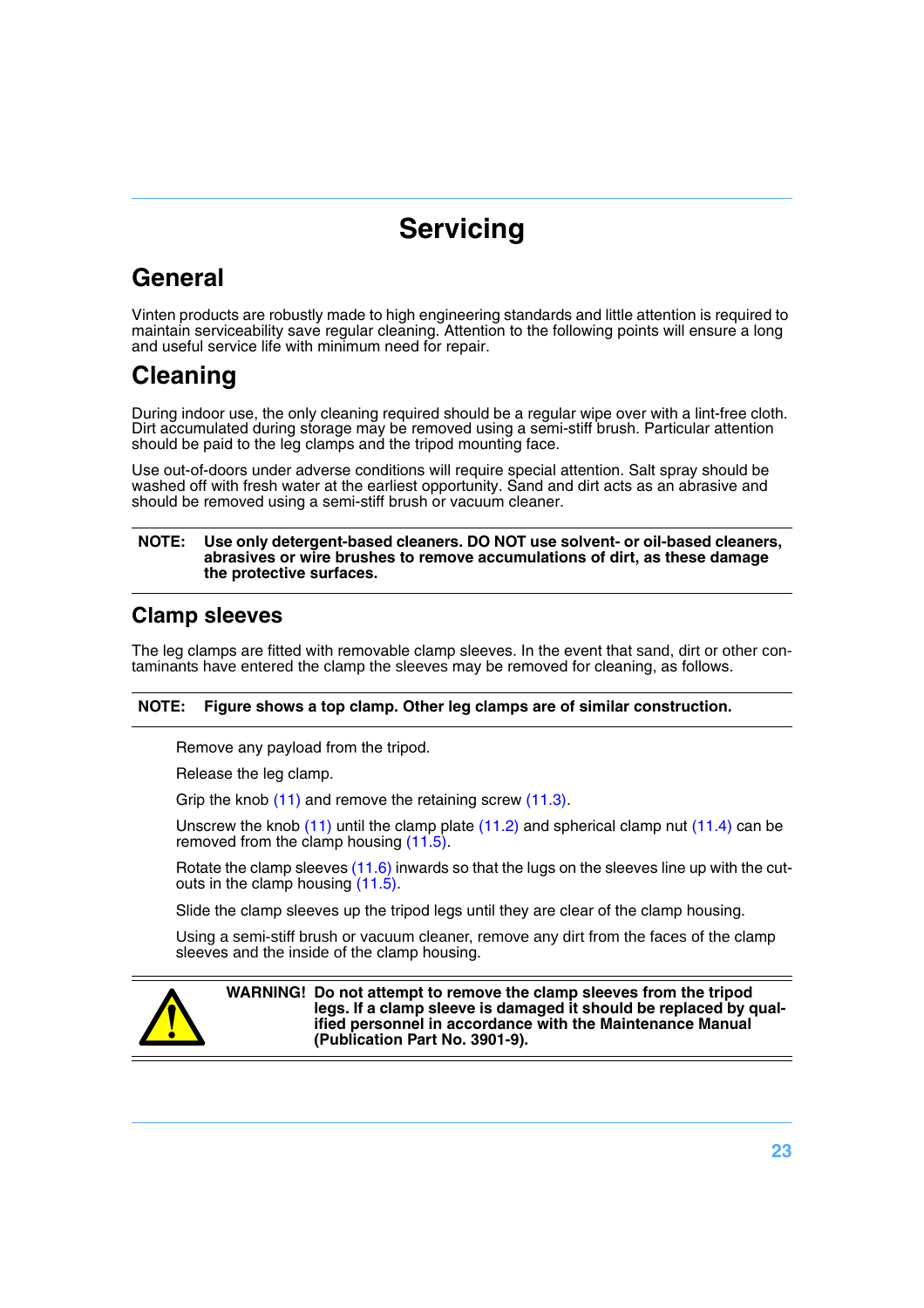Refit the clamp sleeves by aligning the lugs on the sleeves [\(11.6\)](#page-23-5) with the cut-outs in the clamp housing  $(11.5)$  and sliding them down the legs.

Rotate the clamp sleeves outwards so that the lugs on the sleeves locate in the cut-outs in the clamp housing.

Position the clamp plate [\(11.2\)](#page-23-1) in the clamp housing [\(11.5\)](#page-23-4), ensuring the lugs on the clamp sleeves [\(11.6\)](#page-23-5) are correctly located.

Position the spherical clamp nut [\(11.4\)](#page-23-3) in the clamp plate [\(11.2\)](#page-23-1), ensuring that the curved face of the nut is towards the clamp plate.

Screw the knob [\(11\)](#page-23-2) into the spherical clamp nut [\(11.4\)](#page-23-3) until the clamp is finger-tight.

Fit the retaining screw [\(11.3\).](#page-23-0)

<span id="page-23-5"></span><span id="page-23-4"></span>

<span id="page-23-3"></span><span id="page-23-2"></span><span id="page-23-1"></span><span id="page-23-0"></span>**Clamp Sleeves**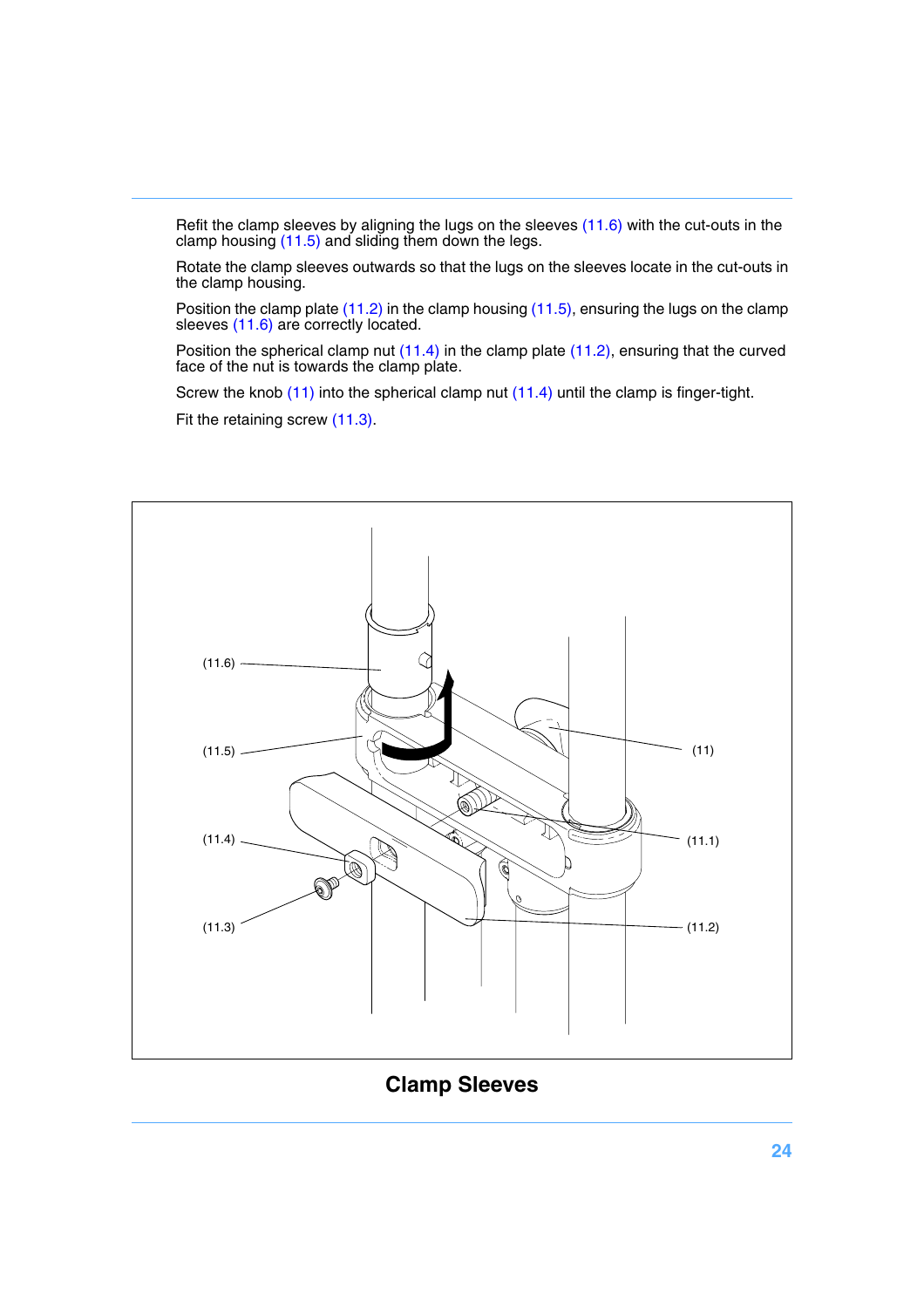# <span id="page-24-0"></span>**Routine maintenance Tripods**

During use, check for ageing and cracking of the rubber foot securing straps on the floor spreader (if used) and renew if necessary.

No further routine maintenance, other than regular cleaning, is necessary on the tripods. The clamps should never require adjustment.

#### **Elevation unit**

During use, check the effectiveness of the on-shot clamp and adjust if necessary.

No further routine maintenance, other than regular cleaning, is necessary on the elevation unit.

#### **Dollies**

During use, check for ageing and cracking of the rubber foot securing straps and renew if necessary.

On studio dollies, check the tracking.

No further routine maintenance, other than regular cleaning, is necessary on the dolly.



#### <span id="page-24-6"></span><span id="page-24-5"></span><span id="page-24-4"></span><span id="page-24-3"></span><span id="page-24-2"></span><span id="page-24-1"></span>**Elevation Unit On-Shot Clamp**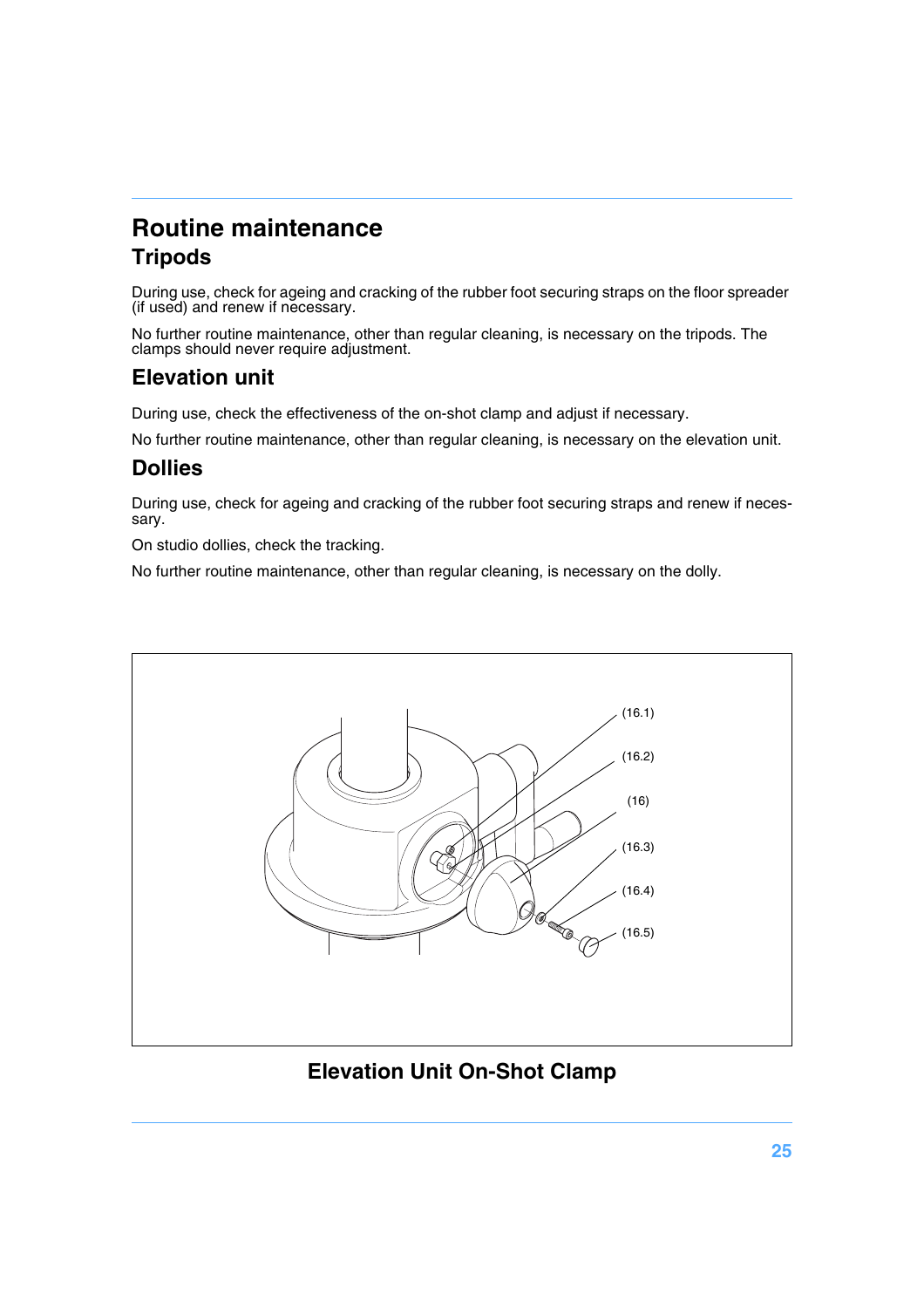# <span id="page-25-0"></span>**Adjustments Elevation unit on-shot clamp**

After considerable use the on-shot clamp may require adjustment. If the rotation between the 'off' stop and the fully 'on' position exceeds 120°, adjust the clamp as follows:

Remove the hole plug [\(16.5\)](#page-24-1). Remove the screw [\(16.4\)](#page-24-2) and washer [\(16.3\)](#page-24-3) securing knob  $(16)$  to lock spindle  $(16.2)$ . Remove the knob.

Turn spindle clockwise to fully tighten clamp, then turn counter-clockwise 120° (two flats).

Position knob on spindle so that it is against the stop screw [\(16.1\)](#page-24-6). Ensure that rotation to fully 'on' is less than 120° and that the clamp is fully 'off' when against the stop screw. Remove knob and rotate spindle until this is achieved.

Secure knob with screw [\(16.4\)](#page-24-2) and washer [\(16.3\)](#page-24-3), using Loctite 222E. Refit hole plug  $(16.5)$ 

<span id="page-25-3"></span><span id="page-25-1"></span>

<span id="page-25-4"></span><span id="page-25-2"></span>**Studio Dolly Tracking**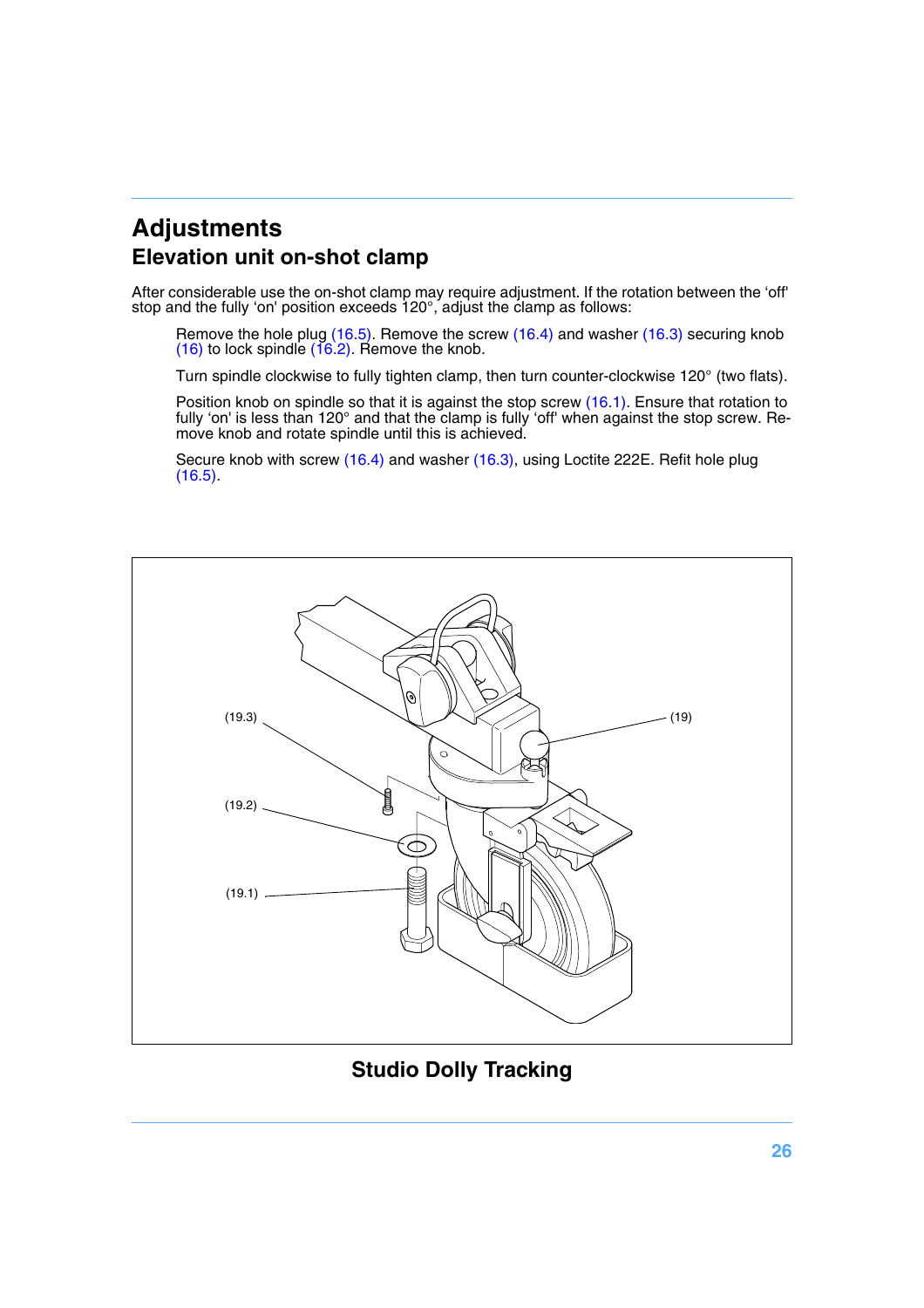#### **Studio dolly tracking**

Adjustments to the tracking of studio dollies may become necessary after considerable use. Check the tracking as follows:

With the track locks engaged and a payload fitted, the dolly should track in a straight line over a distance of 3.6 m (12 feet) with deviation not exceeding 5 cm (2 in.). If this cannot be achieved, the wheels should be re-aligned. When re-aligning the wheels, start by adjusting the wheel with the red locking knob on the fixed leg. This will often correct any alignment problems.

To re-align the dolly wheels:

Remove the tripod from the dolly.

Slacken screw [\(19.3\).](#page-25-1)

Remove the bolt [\(19.1\)](#page-25-2) and washer [\(19.2\)](#page-25-3) securing the castor to the fixed leg. Apply Loctite 270 to the bolt and refit bolt and washer and tighten lightly.

Engage the track lock [\(19\)](#page-25-4) on each castor.

Align the wheel on the fixed leg so that it runs parallel to the leg.

Using a suitable straight line on the studio floor, check that over a distance of 3.6 m (12 feet) the deviation does not exceed 5 cm (2 in.). Re-adjust the wheel until this is achieved. If it cannot be achieved, the wheels on the other two legs should be re-aligned.

Once the wheels have been correctly aligned, tighten bolts [\(19.1\)](#page-25-2) and screws [\(19.3\)](#page-25-1).